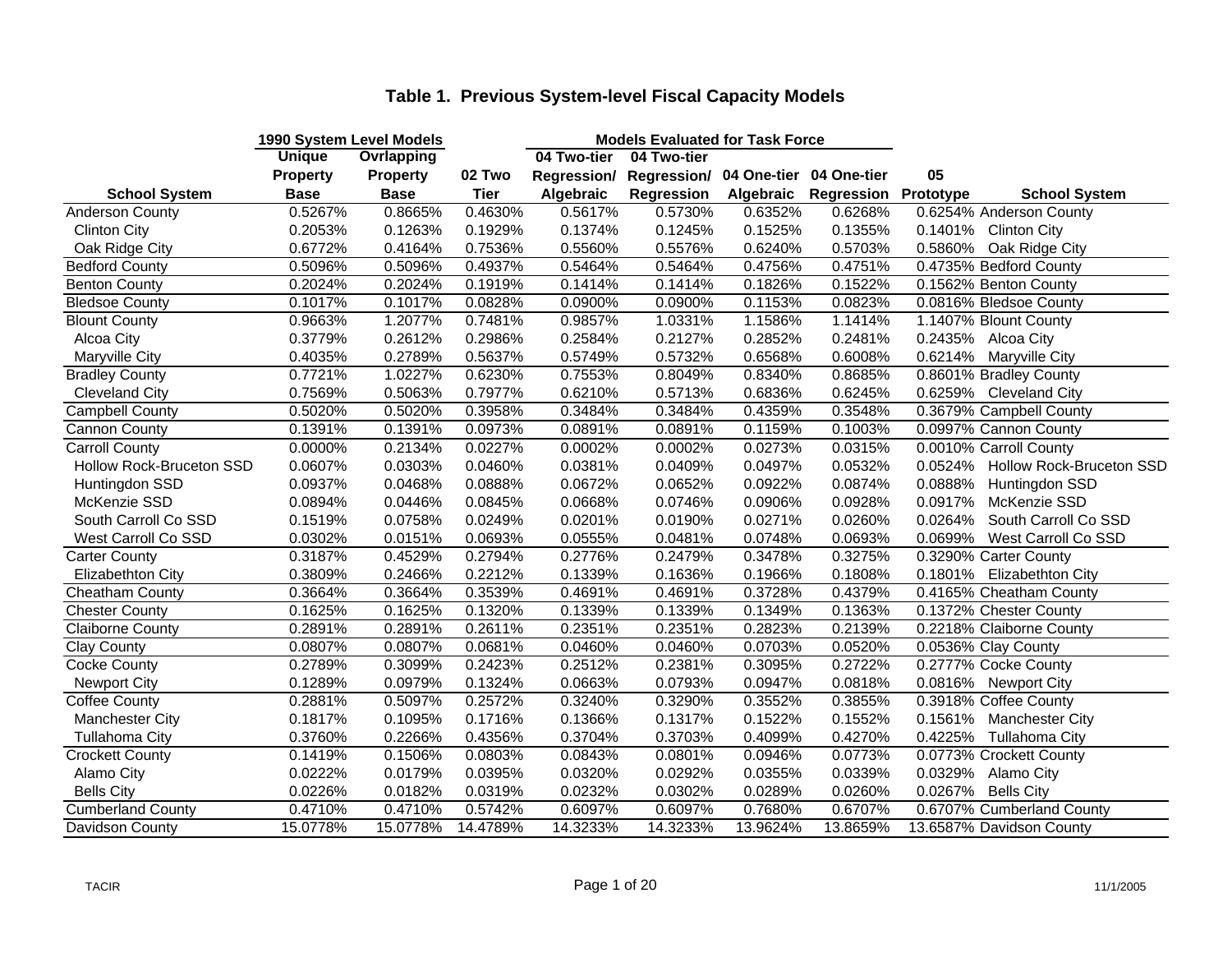| <b>Ovrlapping</b><br>04 Two-tier<br>04 Two-tier<br>05<br><b>Property</b><br>02 Two<br>Regression/ Regression/ 04 One-tier 04 One-tier<br><b>Property</b><br><b>School System</b><br><b>Tier</b><br>Regression<br>Regression<br><b>Base</b><br><b>Base</b><br>Algebraic<br>Algebraic<br>Prototype<br><b>School System</b><br>0.1332%<br>0.1329%<br>0.1072%<br>0.1072%<br><b>Decatur County</b><br>0.1332%<br>0.1299%<br>0.1168%<br>0.1170% Decatur County<br>0.2078%<br>0.2026%<br>0.2296%<br>0.1799%<br>0.1803% DeKalb County<br>DeKalb County<br>0.2078%<br>0.1840%<br>0.2026%<br>0.7156%<br>0.6108%<br>0.7014%<br>0.7630%<br>0.7630%<br>0.6739%<br>0.7092% Dickson County<br><b>Dickson County</b><br>0.6108%<br>0.3748%<br>0.2431%<br>0.2424%<br>0.2472%<br>0.2693%<br><b>Dyer County</b><br>0.1922%<br>0.2163%<br>0.2645% Dyer County<br>0.4442%<br>0.2616%<br>0.3396%<br>0.3403%<br>0.3672%<br>0.3689%<br>0.3532% Dyersburg City<br><b>Dyersburg City</b><br>0.4199%<br>0.2722%<br>0.3283%<br>0.3283%<br>0.3666%<br>0.2723%<br>0.2687% Fayette County<br><b>Fayette County</b><br>0.2941%<br>0.2941%<br>0.1254%<br>0.1254%<br>0.1539%<br>0.1020%<br>0.1020%<br>0.1579%<br>0.1166%<br>0.1249% Fentress County<br><b>Fentress County</b><br><b>Franklin County</b><br>0.4704%<br>0.4065%<br>0.4343%<br>0.4343%<br>0.4601%<br>0.4343%<br>0.4336% Franklin County<br>0.4704%<br>0.1528%<br>0.0525%<br>0.1453%<br>0.1232%<br>0.1128%<br>0.1485%<br>0.1426%<br><b>Humboldt City</b><br>0.1579%<br><b>Humboldt City</b><br>Milan SSD<br>0.2690%<br>0.1989%<br>0.1404%<br>0.1488%<br>0.1774%<br>0.1658%<br>0.1637%<br>Milan SSD<br>0.1548%<br><b>Trenton SSD</b><br>0.1532%<br>0.0978%<br>0.0976%<br>0.1211%<br>0.1101%<br>0.1129%<br><b>Trenton SSD</b><br>0.1581%<br>0.1055%<br>0.1215%<br>0.0374%<br>0.0506%<br>0.0473%<br>0.0472%<br><b>Bradford SSD</b><br>0.1673%<br>0.0413%<br>0.0421%<br><b>Bradford SSD</b> | 1990 System Level Models |  | <b>Models Evaluated for Task Force</b> |  |                   |
|-------------------------------------------------------------------------------------------------------------------------------------------------------------------------------------------------------------------------------------------------------------------------------------------------------------------------------------------------------------------------------------------------------------------------------------------------------------------------------------------------------------------------------------------------------------------------------------------------------------------------------------------------------------------------------------------------------------------------------------------------------------------------------------------------------------------------------------------------------------------------------------------------------------------------------------------------------------------------------------------------------------------------------------------------------------------------------------------------------------------------------------------------------------------------------------------------------------------------------------------------------------------------------------------------------------------------------------------------------------------------------------------------------------------------------------------------------------------------------------------------------------------------------------------------------------------------------------------------------------------------------------------------------------------------------------------------------------------------------------------------------------------------------------------------------------------------------------------------------------------------------------------------------------------|--------------------------|--|----------------------------------------|--|-------------------|
|                                                                                                                                                                                                                                                                                                                                                                                                                                                                                                                                                                                                                                                                                                                                                                                                                                                                                                                                                                                                                                                                                                                                                                                                                                                                                                                                                                                                                                                                                                                                                                                                                                                                                                                                                                                                                                                                                                                   | <b>Unique</b>            |  |                                        |  |                   |
|                                                                                                                                                                                                                                                                                                                                                                                                                                                                                                                                                                                                                                                                                                                                                                                                                                                                                                                                                                                                                                                                                                                                                                                                                                                                                                                                                                                                                                                                                                                                                                                                                                                                                                                                                                                                                                                                                                                   |                          |  |                                        |  |                   |
|                                                                                                                                                                                                                                                                                                                                                                                                                                                                                                                                                                                                                                                                                                                                                                                                                                                                                                                                                                                                                                                                                                                                                                                                                                                                                                                                                                                                                                                                                                                                                                                                                                                                                                                                                                                                                                                                                                                   |                          |  |                                        |  |                   |
|                                                                                                                                                                                                                                                                                                                                                                                                                                                                                                                                                                                                                                                                                                                                                                                                                                                                                                                                                                                                                                                                                                                                                                                                                                                                                                                                                                                                                                                                                                                                                                                                                                                                                                                                                                                                                                                                                                                   |                          |  |                                        |  |                   |
|                                                                                                                                                                                                                                                                                                                                                                                                                                                                                                                                                                                                                                                                                                                                                                                                                                                                                                                                                                                                                                                                                                                                                                                                                                                                                                                                                                                                                                                                                                                                                                                                                                                                                                                                                                                                                                                                                                                   |                          |  |                                        |  |                   |
|                                                                                                                                                                                                                                                                                                                                                                                                                                                                                                                                                                                                                                                                                                                                                                                                                                                                                                                                                                                                                                                                                                                                                                                                                                                                                                                                                                                                                                                                                                                                                                                                                                                                                                                                                                                                                                                                                                                   |                          |  |                                        |  |                   |
|                                                                                                                                                                                                                                                                                                                                                                                                                                                                                                                                                                                                                                                                                                                                                                                                                                                                                                                                                                                                                                                                                                                                                                                                                                                                                                                                                                                                                                                                                                                                                                                                                                                                                                                                                                                                                                                                                                                   |                          |  |                                        |  |                   |
|                                                                                                                                                                                                                                                                                                                                                                                                                                                                                                                                                                                                                                                                                                                                                                                                                                                                                                                                                                                                                                                                                                                                                                                                                                                                                                                                                                                                                                                                                                                                                                                                                                                                                                                                                                                                                                                                                                                   |                          |  |                                        |  |                   |
|                                                                                                                                                                                                                                                                                                                                                                                                                                                                                                                                                                                                                                                                                                                                                                                                                                                                                                                                                                                                                                                                                                                                                                                                                                                                                                                                                                                                                                                                                                                                                                                                                                                                                                                                                                                                                                                                                                                   |                          |  |                                        |  |                   |
|                                                                                                                                                                                                                                                                                                                                                                                                                                                                                                                                                                                                                                                                                                                                                                                                                                                                                                                                                                                                                                                                                                                                                                                                                                                                                                                                                                                                                                                                                                                                                                                                                                                                                                                                                                                                                                                                                                                   |                          |  |                                        |  |                   |
|                                                                                                                                                                                                                                                                                                                                                                                                                                                                                                                                                                                                                                                                                                                                                                                                                                                                                                                                                                                                                                                                                                                                                                                                                                                                                                                                                                                                                                                                                                                                                                                                                                                                                                                                                                                                                                                                                                                   |                          |  |                                        |  |                   |
|                                                                                                                                                                                                                                                                                                                                                                                                                                                                                                                                                                                                                                                                                                                                                                                                                                                                                                                                                                                                                                                                                                                                                                                                                                                                                                                                                                                                                                                                                                                                                                                                                                                                                                                                                                                                                                                                                                                   |                          |  |                                        |  |                   |
|                                                                                                                                                                                                                                                                                                                                                                                                                                                                                                                                                                                                                                                                                                                                                                                                                                                                                                                                                                                                                                                                                                                                                                                                                                                                                                                                                                                                                                                                                                                                                                                                                                                                                                                                                                                                                                                                                                                   |                          |  |                                        |  |                   |
|                                                                                                                                                                                                                                                                                                                                                                                                                                                                                                                                                                                                                                                                                                                                                                                                                                                                                                                                                                                                                                                                                                                                                                                                                                                                                                                                                                                                                                                                                                                                                                                                                                                                                                                                                                                                                                                                                                                   |                          |  |                                        |  |                   |
|                                                                                                                                                                                                                                                                                                                                                                                                                                                                                                                                                                                                                                                                                                                                                                                                                                                                                                                                                                                                                                                                                                                                                                                                                                                                                                                                                                                                                                                                                                                                                                                                                                                                                                                                                                                                                                                                                                                   |                          |  |                                        |  |                   |
| 0.1839%<br>0.2017%<br>0.2096%<br>Gibson County SSD<br>0.1486%<br>0.1766%<br>0.2070%<br>0.1769%<br>0.2230%                                                                                                                                                                                                                                                                                                                                                                                                                                                                                                                                                                                                                                                                                                                                                                                                                                                                                                                                                                                                                                                                                                                                                                                                                                                                                                                                                                                                                                                                                                                                                                                                                                                                                                                                                                                                         |                          |  |                                        |  | Gibson County SSD |
| 0.3467% Giles County<br>0.4135%<br>0.4051%<br>0.4007%<br>0.4007%<br>0.3496%<br>0.3521%<br><b>Giles County</b><br>0.4135%                                                                                                                                                                                                                                                                                                                                                                                                                                                                                                                                                                                                                                                                                                                                                                                                                                                                                                                                                                                                                                                                                                                                                                                                                                                                                                                                                                                                                                                                                                                                                                                                                                                                                                                                                                                          |                          |  |                                        |  |                   |
| 0.1712%<br>0.1017%<br>0.1017%<br>0.1559%<br>0.1158%<br>0.1204% Grainger County<br><b>Grainger County</b><br>0.1712%<br>0.1202%                                                                                                                                                                                                                                                                                                                                                                                                                                                                                                                                                                                                                                                                                                                                                                                                                                                                                                                                                                                                                                                                                                                                                                                                                                                                                                                                                                                                                                                                                                                                                                                                                                                                                                                                                                                    |                          |  |                                        |  |                   |
| 0.4579%<br>0.5779%<br>0.5338%<br><b>Greene County</b><br>0.5448%<br>0.6494%<br>0.4092%<br>0.4810%<br>0.5461% Greene County                                                                                                                                                                                                                                                                                                                                                                                                                                                                                                                                                                                                                                                                                                                                                                                                                                                                                                                                                                                                                                                                                                                                                                                                                                                                                                                                                                                                                                                                                                                                                                                                                                                                                                                                                                                        |                          |  |                                        |  |                   |
| <b>Greeneville City</b><br>0.3654%<br>0.2607%<br>0.3926%<br>0.2886%<br>0.3117%<br>0.3923%<br>0.3195%<br>0.3200% Greeneville City                                                                                                                                                                                                                                                                                                                                                                                                                                                                                                                                                                                                                                                                                                                                                                                                                                                                                                                                                                                                                                                                                                                                                                                                                                                                                                                                                                                                                                                                                                                                                                                                                                                                                                                                                                                  |                          |  |                                        |  |                   |
| 0.0755%<br>0.1468%<br>0.1468%<br>0.1061%<br>0.0649%<br>0.0649%<br>0.1038%<br>0.0775% Grundy County<br><b>Grundy County</b>                                                                                                                                                                                                                                                                                                                                                                                                                                                                                                                                                                                                                                                                                                                                                                                                                                                                                                                                                                                                                                                                                                                                                                                                                                                                                                                                                                                                                                                                                                                                                                                                                                                                                                                                                                                        |                          |  |                                        |  |                   |
| 1.0681%<br>1.0450%<br>1.0782%<br>1.0782%<br>0.9686%<br>0.9694%<br>0.9590% Hamblen County<br>Hamblen County<br>1.0681%                                                                                                                                                                                                                                                                                                                                                                                                                                                                                                                                                                                                                                                                                                                                                                                                                                                                                                                                                                                                                                                                                                                                                                                                                                                                                                                                                                                                                                                                                                                                                                                                                                                                                                                                                                                             |                          |  |                                        |  |                   |
| 6.9717%<br>5.9735%<br>5.5705%<br>5.6103% Hamilton County<br><b>Hamilton County</b><br>6.9717%<br>6.4452%<br>5.9735%<br>5.7011%                                                                                                                                                                                                                                                                                                                                                                                                                                                                                                                                                                                                                                                                                                                                                                                                                                                                                                                                                                                                                                                                                                                                                                                                                                                                                                                                                                                                                                                                                                                                                                                                                                                                                                                                                                                    |                          |  |                                        |  |                   |
| 0.0286%<br>0.0526%<br>0.0239%<br>0.0272% Hancock County<br>0.0404%<br>0.0404%<br>0.0311%<br>0.0286%<br><b>Hancock County</b>                                                                                                                                                                                                                                                                                                                                                                                                                                                                                                                                                                                                                                                                                                                                                                                                                                                                                                                                                                                                                                                                                                                                                                                                                                                                                                                                                                                                                                                                                                                                                                                                                                                                                                                                                                                      |                          |  |                                        |  |                   |
| Hardeman County<br>0.2259%<br>0.2178%<br>0.3052%<br>0.3052%<br>0.2285%<br>0.2259%<br>0.2459%<br>0.2228% Hardeman County                                                                                                                                                                                                                                                                                                                                                                                                                                                                                                                                                                                                                                                                                                                                                                                                                                                                                                                                                                                                                                                                                                                                                                                                                                                                                                                                                                                                                                                                                                                                                                                                                                                                                                                                                                                           |                          |  |                                        |  |                   |
| 0.2932%<br>Hardin County<br>0.3742%<br>0.3742%<br>0.3230%<br>0.3163%<br>0.3163%<br>0.3657%<br>0.2956% Hardin County                                                                                                                                                                                                                                                                                                                                                                                                                                                                                                                                                                                                                                                                                                                                                                                                                                                                                                                                                                                                                                                                                                                                                                                                                                                                                                                                                                                                                                                                                                                                                                                                                                                                                                                                                                                               |                          |  |                                        |  |                   |
| 0.7178%<br>0.4488%<br><b>Hawkins County</b><br>0.7103%<br>0.3996%<br>0.5337%<br>0.5258%<br>0.4816%<br>0.4464% Hawkins County                                                                                                                                                                                                                                                                                                                                                                                                                                                                                                                                                                                                                                                                                                                                                                                                                                                                                                                                                                                                                                                                                                                                                                                                                                                                                                                                                                                                                                                                                                                                                                                                                                                                                                                                                                                      |                          |  |                                        |  |                   |
| Rogersville City<br>0.0809%<br>0.0734%<br>0.0931%<br>0.0729%<br>0.0809%<br>0.0737%<br>0.0661%<br>0.0663% Rogersville City                                                                                                                                                                                                                                                                                                                                                                                                                                                                                                                                                                                                                                                                                                                                                                                                                                                                                                                                                                                                                                                                                                                                                                                                                                                                                                                                                                                                                                                                                                                                                                                                                                                                                                                                                                                         |                          |  |                                        |  |                   |
| 0.3110%<br>0.2378%<br>0.2293%<br>0.2378%<br>0.2458%<br>0.1905%<br>0.1940% Haywood County<br><b>Haywood County</b><br>0.3110%                                                                                                                                                                                                                                                                                                                                                                                                                                                                                                                                                                                                                                                                                                                                                                                                                                                                                                                                                                                                                                                                                                                                                                                                                                                                                                                                                                                                                                                                                                                                                                                                                                                                                                                                                                                      |                          |  |                                        |  |                   |
| 0.2194%<br>0.2218%<br>0.2164%<br>0.2345%<br>0.2406%<br><b>Henderson County</b><br>0.1899%<br>0.1790%<br>0.2412% Henderson County                                                                                                                                                                                                                                                                                                                                                                                                                                                                                                                                                                                                                                                                                                                                                                                                                                                                                                                                                                                                                                                                                                                                                                                                                                                                                                                                                                                                                                                                                                                                                                                                                                                                                                                                                                                  |                          |  |                                        |  |                   |
| Lexington City<br>0.1100%<br>0.0805%<br>0.1506%<br>0.0961%<br>0.1015%<br>0.1156%<br>0.1050%<br>0.1098% Lexington City                                                                                                                                                                                                                                                                                                                                                                                                                                                                                                                                                                                                                                                                                                                                                                                                                                                                                                                                                                                                                                                                                                                                                                                                                                                                                                                                                                                                                                                                                                                                                                                                                                                                                                                                                                                             |                          |  |                                        |  |                   |
| 0.2432%<br>0.2713%<br>Henry County<br>0.2894%<br>0.3480%<br>0.2559%<br>0.2378%<br>0.3158%<br>0.2774% Henry County                                                                                                                                                                                                                                                                                                                                                                                                                                                                                                                                                                                                                                                                                                                                                                                                                                                                                                                                                                                                                                                                                                                                                                                                                                                                                                                                                                                                                                                                                                                                                                                                                                                                                                                                                                                                 |                          |  |                                        |  |                   |
| Paris SSD<br>0.2013%<br>0.1427%<br>0.1898%<br>0.1447%<br>0.1393%<br>0.1729%<br>0.1645%<br>0.1624% Paris SSD                                                                                                                                                                                                                                                                                                                                                                                                                                                                                                                                                                                                                                                                                                                                                                                                                                                                                                                                                                                                                                                                                                                                                                                                                                                                                                                                                                                                                                                                                                                                                                                                                                                                                                                                                                                                       |                          |  |                                        |  |                   |
| <b>Hickman County</b><br>0.2101%<br>0.1610%<br>0.1786%<br>0.1786%<br>0.2019%<br>0.1780%<br>0.1801% Hickman County<br>0.2101%                                                                                                                                                                                                                                                                                                                                                                                                                                                                                                                                                                                                                                                                                                                                                                                                                                                                                                                                                                                                                                                                                                                                                                                                                                                                                                                                                                                                                                                                                                                                                                                                                                                                                                                                                                                      |                          |  |                                        |  |                   |
| <b>Houston County</b><br>0.0837%<br>0.0579%<br>0.0585%<br>0.0585%<br>0.0694%<br>0.0594%<br>0.0617% Houston County<br>0.0837%                                                                                                                                                                                                                                                                                                                                                                                                                                                                                                                                                                                                                                                                                                                                                                                                                                                                                                                                                                                                                                                                                                                                                                                                                                                                                                                                                                                                                                                                                                                                                                                                                                                                                                                                                                                      |                          |  |                                        |  |                   |
| 0.2257% Humphreys County<br>0.3275%<br>0.3275%<br>0.2351%<br>0.2954%<br>0.2954%<br>0.2614%<br>0.2191%<br>Humphreys County                                                                                                                                                                                                                                                                                                                                                                                                                                                                                                                                                                                                                                                                                                                                                                                                                                                                                                                                                                                                                                                                                                                                                                                                                                                                                                                                                                                                                                                                                                                                                                                                                                                                                                                                                                                         |                          |  |                                        |  |                   |
| Jackson County<br>0.1081%<br>0.1081%<br>0.0664%<br>0.0685% Jackson County<br>0.0867%<br>0.0695%<br>0.0695%<br>0.0887%                                                                                                                                                                                                                                                                                                                                                                                                                                                                                                                                                                                                                                                                                                                                                                                                                                                                                                                                                                                                                                                                                                                                                                                                                                                                                                                                                                                                                                                                                                                                                                                                                                                                                                                                                                                             |                          |  |                                        |  |                   |
| 0.4833% Jefferson County<br>Jefferson County<br>0.4543%<br>0.4543%<br>0.4433%<br>0.4954%<br>0.4954%<br>0.5487%<br>0.4844%                                                                                                                                                                                                                                                                                                                                                                                                                                                                                                                                                                                                                                                                                                                                                                                                                                                                                                                                                                                                                                                                                                                                                                                                                                                                                                                                                                                                                                                                                                                                                                                                                                                                                                                                                                                         |                          |  |                                        |  |                   |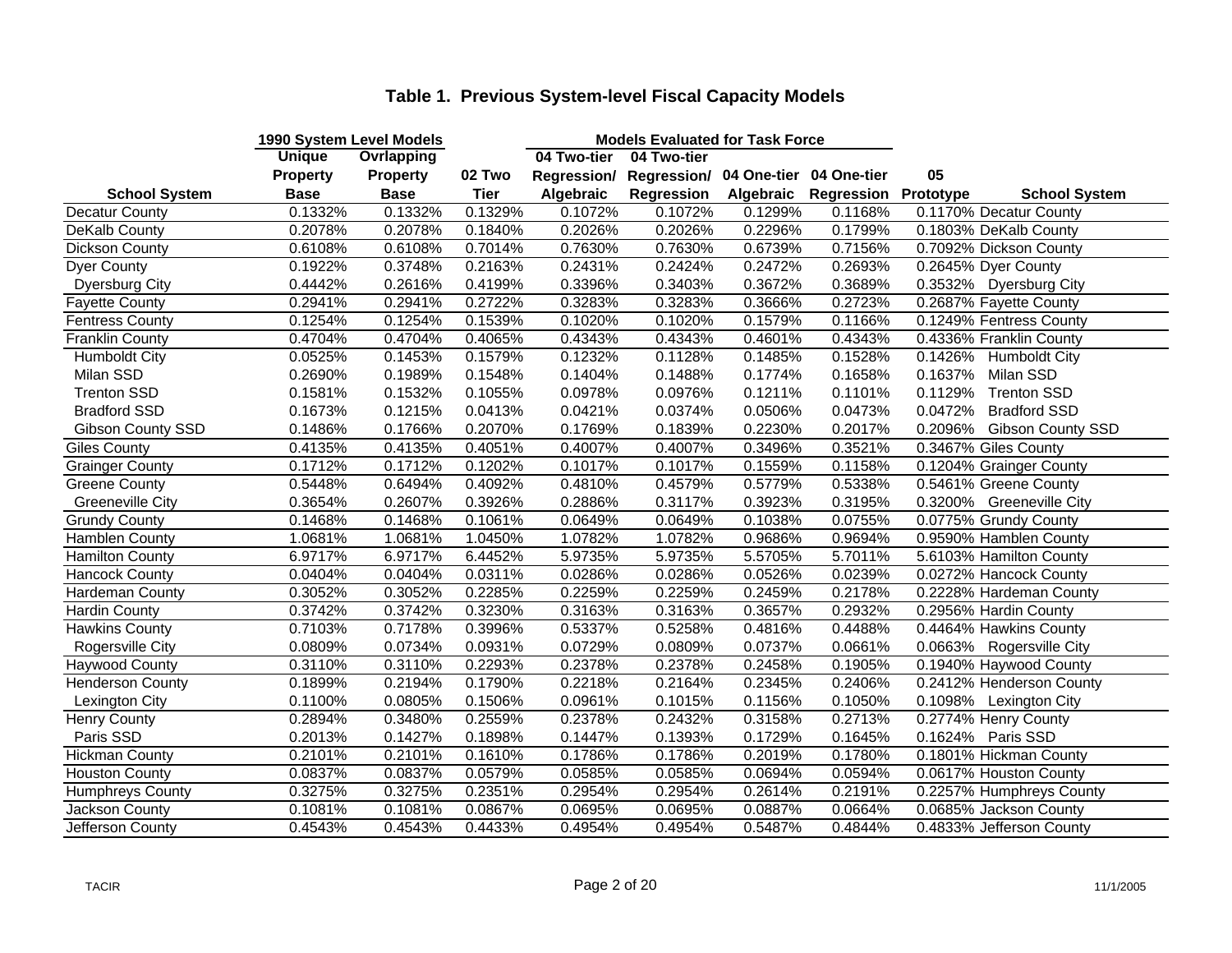|                          | 1990 System Level Models |                   |         |             | <b>Models Evaluated for Task Force</b>          |           |            |           |                           |
|--------------------------|--------------------------|-------------------|---------|-------------|-------------------------------------------------|-----------|------------|-----------|---------------------------|
|                          | <b>Unique</b>            | <b>Ovrlapping</b> |         | 04 Two-tier | 04 Two-tier                                     |           |            |           |                           |
|                          | <b>Property</b>          | <b>Property</b>   | 02 Two  |             | Regression/ Regression/ 04 One-tier 04 One-tier |           |            | 05        |                           |
| <b>School System</b>     | <b>Base</b>              | <b>Base</b>       | Tier    | Algebraic   | Regression                                      | Algebraic | Regression | Prototype | <b>School System</b>      |
| Johnson County           | 0.1639%                  | 0.1639%           | 0.1115% | 0.0964%     | 0.0964%                                         | 0.1521%   | 0.1047%    |           | 0.1112% Johnson County    |
| <b>Knox County</b>       | 7.6859%                  | 7.6859%           | 7.8234% | 7.3569%     | 7.3569%                                         | 7.2504%   | 7.8297%    |           | 7.7782% Knox County       |
| Lake County              | 0.0816%                  | 0.0816%           | 0.0453% | 0.0400%     | 0.0400%                                         | 0.0541%   | 0.0374%    |           | 0.0384% Lake County       |
| Lauderdale County        | 0.3263%                  | 0.3263%           | 0.2822% | 0.2599%     | 0.2599%                                         | 0.2361%   | 0.2268%    |           | 0.2310% Lauderdale County |
| Lawrence County          | 0.5458%                  | 0.5458%           | 0.5348% | 0.4844%     | 0.4844%                                         | 0.4468%   | 0.4706%    |           | 0.4594% Lawrence County   |
| Lewis County             | 0.1079%                  | 0.1079%           | 0.1010% | 0.0962%     | 0.0962%                                         | 0.1113%   | 0.1018%    |           | 0.1040% Lewis County      |
| <b>Lincoln County</b>    | 0.2579%                  | 0.2903%           | 0.2111% | 0.2342%     | 0.2404%                                         | 0.2809%   | 0.2787%    |           | 0.2825% Lincoln County    |
| <b>Fayetteville City</b> | 0.1295%                  | 0.0971%           | 0.1471% | 0.0931%     | 0.0869%                                         | 0.1196%   | 0.1132%    |           | 0.1085% Fayetteville City |
| Loudon County            | 0.4612%                  | 0.4758%           | 0.3353% | 0.4589%     | 0.4469%                                         | 0.4807%   | 0.4212%    |           | 0.4268% Loudon County     |
| Lenoir City              | 0.0978%                  | 0.0833%           | 0.2007% | 0.2323%     | 0.2443%                                         | 0.2524%   | 0.2213%    |           | 0.2135% Lenoir City       |
| McMinn County            | 0.4424%                  | 0.5074%           | 0.3671% | 0.5391%     | 0.5912%                                         | 0.5502%   | 0.5060%    |           | 0.5097% McMinn County     |
| <b>Athens City</b>       | 0.2104%                  | 0.1549%           | 0.2897% | 0.2886%     | 0.2437%                                         | 0.2805%   | 0.2433%    |           | 0.2422% Athens City       |
| <b>Etowah City</b>       | 0.0362%                  | 0.0266%           | 0.0478% | 0.0506%     | 0.0433%                                         | 0.0484%   | 0.0428%    | 0.0432%   | <b>Etowah City</b>        |
| <b>McNairy County</b>    | 0.5138%                  | 0.5138%           | 0.2702% | 0.2659%     | 0.2659%                                         | 0.2473%   | 0.2265%    |           | 0.2318% McNairy County    |
| <b>Macon County</b>      | 0.2308%                  | 0.2308%           | 0.1790% | 0.1959%     | 0.1959%                                         | 0.1953%   | 0.1905%    |           | 0.1998% Macon County      |
| <b>Madison County</b>    | 1.5649%                  | 1.5649%           | 1.9553% | 1.8382%     | 1.8382%                                         | 1.6906%   | 1.8452%    |           | 1.8146% Madison County    |
| <b>Marion County</b>     | 0.5983%                  | 0.5987%           | 0.3226% | 0.3183%     | 0.3147%                                         | 0.3446%   | 0.3143%    |           | 0.3194% Marion County     |
| <b>Richard City SSD</b>  | 0.0167%                  | 0.0163%           | 0.0259% | 0.0247%     | 0.0282%                                         | 0.0269%   | 0.0251%    |           | 0.0262% Richard City SSD  |
| <b>Marshall County</b>   | 0.4356%                  | 0.4356%           | 0.4097% | 0.4739%     | 0.4739%                                         | 0.3688%   | 0.3800%    |           | 0.3774% Marshall County   |
| <b>Maury County</b>      | 0.7107%                  | 0.7107%           | 1.1308% | 1.1503%     | 1.1503%                                         | 1.0031%   | 1.1064%    |           | 1.0695% Maury County      |
| <b>Meigs County</b>      | 0.1001%                  | 0.1001%           | 0.0687% | 0.0789%     | 0.0789%                                         | 0.1093%   | 0.0776%    |           | 0.0781% Meigs County      |
| <b>Monroe County</b>     | 0.4168%                  | 0.4373%           | 0.2934% | 0.3772%     | 0.3802%                                         | 0.4102%   | 0.3482%    |           | 0.3613% Monroe County     |
| <b>Sweetwater City</b>   | 0.1154%                  | 0.0948%           | 0.1360% | 0.1337%     | 0.1306%                                         | 0.1378%   | 0.1361%    |           | 0.1300% Sweetwater City   |
| <b>Montgomery County</b> | 1.6631%                  | 1.6631%           | 2.1714% | 2.2142%     | 2.2142%                                         | 1.7115%   | 2.0587%    |           | 2.0450% Montgomery County |
| Moore County             | 0.0971%                  | 0.0971%           | 0.0567% | 0.0941%     | 0.0941%                                         | 0.0778%   | 0.0604%    |           | 0.0580% Moore County      |
| Morgan County            | 0.2033%                  | 0.2033%           | 0.1102% | 0.1028%     | 0.1028%                                         | 0.1283%   | 0.1033%    |           | 0.1088% Morgan County     |
| <b>Obion County</b>      | 0.4236%                  | 0.4709%           | 0.2820% | 0.3077%     | 0.3080%                                         | 0.3181%   | 0.3368%    |           | 0.3329% Obion County      |
| <b>Union City</b>        | 0.1966%                  | 0.1493%           | 0.2411% | 0.1615%     | 0.1612%                                         | 0.1782%   | 0.1707%    |           | 0.1669% Union City        |
| Overton County           | 0.1956%                  | 0.1956%           | 0.1674% | 0.1552%     | 0.1552%                                         | 0.1879%   | 0.1603%    |           | 0.1662% Overton County    |
| Perry County             | 0.0766%                  | 0.0766%           | 0.0792% | 0.0827%     | 0.0827%                                         | 0.0880%   | 0.0613%    |           | 0.0641% Perry County      |
| <b>Pickett County</b>    | 0.0422%                  | 0.0422%           | 0.0401% | 0.0324%     | 0.0324%                                         | 0.0545%   | 0.0375%    |           | 0.0386% Pickett County    |
| Polk County              | 0.2046%                  | 0.2046%           | 0.1340% | 0.1391%     | 0.1391%                                         | 0.1639%   | 0.1206%    |           | 0.1273% Polk County       |
| <b>Putnam County</b>     | 0.9666%                  | 0.9666%           | 1.0786% | 1.0246%     | 1.0246%                                         | 1.0268%   | 1.0726%    |           | 1.0757% Putnam County     |
| <b>Rhea County</b>       | 0.2639%                  | 0.2972%           | 0.1844% | 0.2375%     | 0.2368%                                         | 0.2744%   | 0.2357%    |           | 0.2419% Rhea County       |
| Dayton City              | 0.1329%                  | 0.0995%           | 0.0993% | 0.0743%     | 0.0750%                                         | 0.0908%   | 0.0793%    |           | 0.0811% Dayton City       |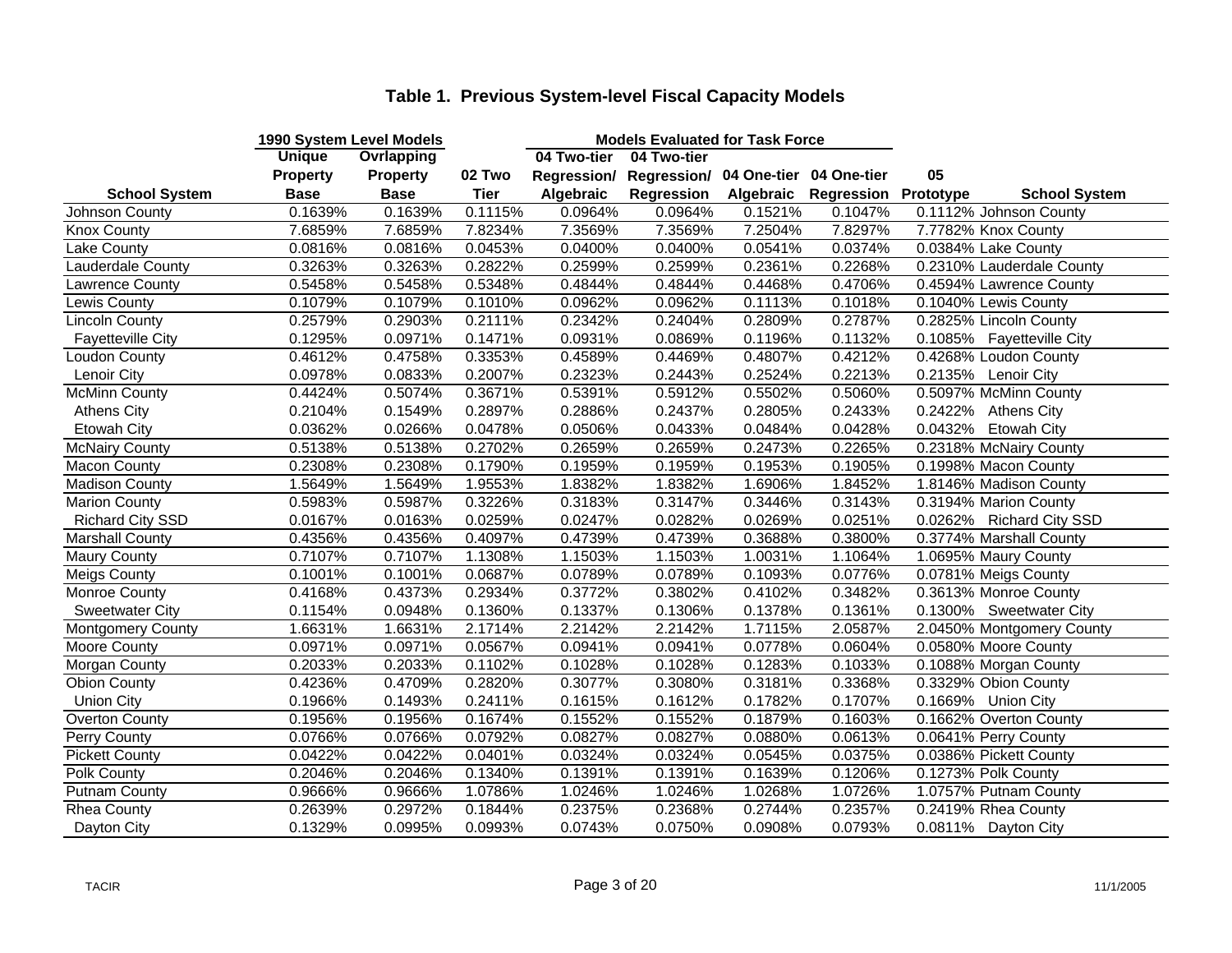|                          | 1990 System Level Models |                     |             |             | <b>Models Evaluated for Task Force</b>          |           |            |                               |                           |  |
|--------------------------|--------------------------|---------------------|-------------|-------------|-------------------------------------------------|-----------|------------|-------------------------------|---------------------------|--|
|                          | <b>Unique</b>            | <b>Ovrlapping</b>   |             | 04 Two-tier | 04 Two-tier                                     |           |            |                               |                           |  |
|                          | <b>Property</b>          | <b>Property</b>     | 02 Two      |             | Regression/ Regression/ 04 One-tier 04 One-tier |           |            | 05                            |                           |  |
| <b>School System</b>     | <b>Base</b>              | <b>Base</b>         | <b>Tier</b> | Algebraic   | <b>Regression</b>                               | Algebraic | Regression | Prototype                     | <b>School System</b>      |  |
| Roane County             | 0.9495%                  | 0.9495%             | 0.5604%     | 0.5934%     | 0.5934%                                         | 0.6125%   | 0.6177%    |                               | 0.6040% Roane County      |  |
| <b>Robertson County</b>  | 0.6340%                  | 0.6340%             | 0.6928%     | 0.8263%     | 0.8263%                                         | 0.6904%   | 0.7547%    |                               | 0.7340% Robertson County  |  |
| <b>Rutherford County</b> | 1.3421%                  | 1.7027%             | 1.8667%     | 2.7007%     | 2.9337%                                         | 2.4617%   | 2.8379%    |                               | 2.8219% Rutherford County |  |
| Murfreesboro City        | 1.1442%                  | 0.7836%             | 1.4395%     | 1.1993%     | 0.9663%                                         | 1.0647%   | 0.9759%    |                               | 0.9969% Murfreesboro City |  |
| <b>Scott County</b>      | 0.2339%                  | 0.2490%             | 0.1283%     | 0.1332%     | 0.1001%                                         | 0.1485%   | 0.1261%    |                               | 0.1329% Scott County      |  |
| Oneida SSD               | 0.0763%                  | 0.0612%             | 0.0834%     | 0.0683%     | 0.1014%                                         | 0.0813%   | 0.0827%    |                               | 0.0833% Oneida SSD        |  |
| Sequatchie County        | 0.1230%                  | 0.1230%             | 0.1021%     | 0.1046%     | 0.1046%                                         | 0.1245%   | 0.1034%    |                               | 0.1053% Sequatchie County |  |
| Sevier County            | 1.0868%                  | 1.0868%             | 1.7554%     | 2.1013%     | 2.1013%                                         | 2.4404%   | 2.3767%    |                               | 2.4479% Sevier County     |  |
| <b>Shelby County</b>     | 6.1064%                  | 11.5085%            | 4.1607%     | 4.2787%     | 4.9284%                                         | 4.5096%   | 4.8441%    |                               | 4.9036% Shelby County     |  |
| <b>Memphis City</b>      | 13.2868%                 | 7.8848%             | 16.8642%    | 14.5223%    | 13.8726%                                        | 14.4439%  | 14.5533%   |                               | 14.8750% Memphis City     |  |
| Smith County             | 0.1997%                  | 0.1997%             | 0.2087%     | 0.2375%     | 0.2375%                                         | 0.2116%   | 0.2044%    |                               | 0.2030% Smith County      |  |
| <b>Stewart County</b>    | 0.1041%                  | 0.1041%             | 0.0825%     | 0.1091%     | 0.1091%                                         | 0.1525%   | 0.0973%    |                               | 0.1095% Stewart County    |  |
| <b>Sullivan County</b>   | 1.4565%                  | 2.2254%             | 1.0566%     | 1.2097%     | 1.3403%                                         | 1.4452%   | 1.4449%    |                               | 1.4204% Sullivan County   |  |
| <b>Bristol City</b>      | 0.5338%                  | 0.3362%             | 0.5358%     | 0.4890%     | 0.4997%                                         | 0.5576%   | 0.5259%    | 0.5269%                       | <b>Bristol City</b>       |  |
| <b>Kingsport City</b>    | 1.5432%                  | 0.9719%             | 1.2611%     | 1.0256%     | 0.8843%                                         | 1.1277%   | 0.9913%    | 0.9962%                       | <b>Kingsport City</b>     |  |
| Sumner County            | 1.9994%                  | 1.9994%             | 1.7868%     | 2.2644%     | 2.2644%                                         | 1.8210%   | 1.9484%    |                               | 1.8715% Sumner County     |  |
| <b>Tipton County</b>     | 0.4723%                  | 0.4723%             | 0.4624%     | 0.5835%     | 0.5835%                                         | 0.4768%   | 0.5466%    |                               | 0.5492% Tipton County     |  |
| <b>Trousdale County</b>  | 0.0979%                  | 0.0979%             | 0.0600%     | 0.0665%     | 0.0665%                                         | 0.0685%   | 0.0601%    |                               | 0.0644% Trousdale County  |  |
| <b>Unicoi County</b>     | 0.2472%                  | 0.2472%             | 0.1800%     | 0.1617%     | 0.1617%                                         | 0.1655%   | 0.1422%    |                               | 0.1441% Unicoi County     |  |
| <b>Union County</b>      | 0.1225%                  | 0.1225%             | 0.0904%     | 0.0987%     | 0.0987%                                         | 0.1457%   | 0.1056%    |                               | 0.1090% Union County      |  |
| Van Buren County         | 0.0427%                  | 0.0427%             | 0.0251%     | 0.0298%     | 0.0298%                                         | 0.0508%   | 0.0342%    |                               | 0.0354% Van Buren County  |  |
| <b>Warren County</b>     | 0.5261%                  | 0.5261%             | 0.5590%     | 0.5115%     | 0.5115%                                         | 0.4858%   | 0.4859%    |                               | 0.4771% Warren County     |  |
| <b>Washington County</b> | 0.6822%                  | 1.1879%             | 0.6320%     | 0.7598%     | 0.8406%                                         | 1.0260%   | 1.0405%    |                               | 1.0422% Washington County |  |
| Johnson City             | 1.2809%                  | 0.7751%             | 1.2189%     | 1.0254%     | 0.9446%                                         | 1.2713%   | 1.1544%    |                               | 1.1821% Johnson City      |  |
| <b>Wayne County</b>      | 0.1654%                  | 0.1654%             | 0.1111%     | 0.1081%     | 0.1081%                                         | 0.1372%   | 0.1066%    |                               | 0.1122% Wayne County      |  |
| <b>Weakley County</b>    | 0.4812%                  | 0.4812%             | 0.4130%     | 0.3671%     | 0.3671%                                         | 0.3414%   | 0.3397%    |                               | 0.3328% Weakley County    |  |
| <b>White County</b>      | 0.3055%                  | 0.3055%             | 0.2306%     | 0.2210%     | 0.2210%                                         | 0.2409%   | 0.2201%    |                               | 0.2227% White County      |  |
| Williamson County        | 1.4281%                  | 1.5383%             | 2.3000%     | 3.6339%     | 3.8818%                                         | 3.0197%   | 3.2885%    |                               | 3.1868% Williamson County |  |
| Franklin SSD             | 0.5220%                  | 0.4118%             | 0.9929%     | 1.0138%     | 0.7658%                                         | 0.6867%   | 0.7171%    |                               | 0.8134% Franklin SSD      |  |
| <b>Wilson County</b>     | 0.8346%                  | 0.9149%             | 0.8471%     | 1.1997%     | 1.2996%                                         | 1.1607%   | 1.2092%    |                               | 1.1853% Wilson County     |  |
| Lebanon SSD              | 0.3513%                  | 0.2710%             | 0.4212%     | 0.5107%     | 0.4108%                                         | 0.4552%   | 0.3881%    |                               | 0.3921% Lebanon SSD       |  |
| <b>Statewide</b>         | 100.0000%                | 100.0000% 100.0000% |             | 100.0000%   | 100.0000%                                       | 100.0000% |            | 100.0000% 100.0000% Statewide |                           |  |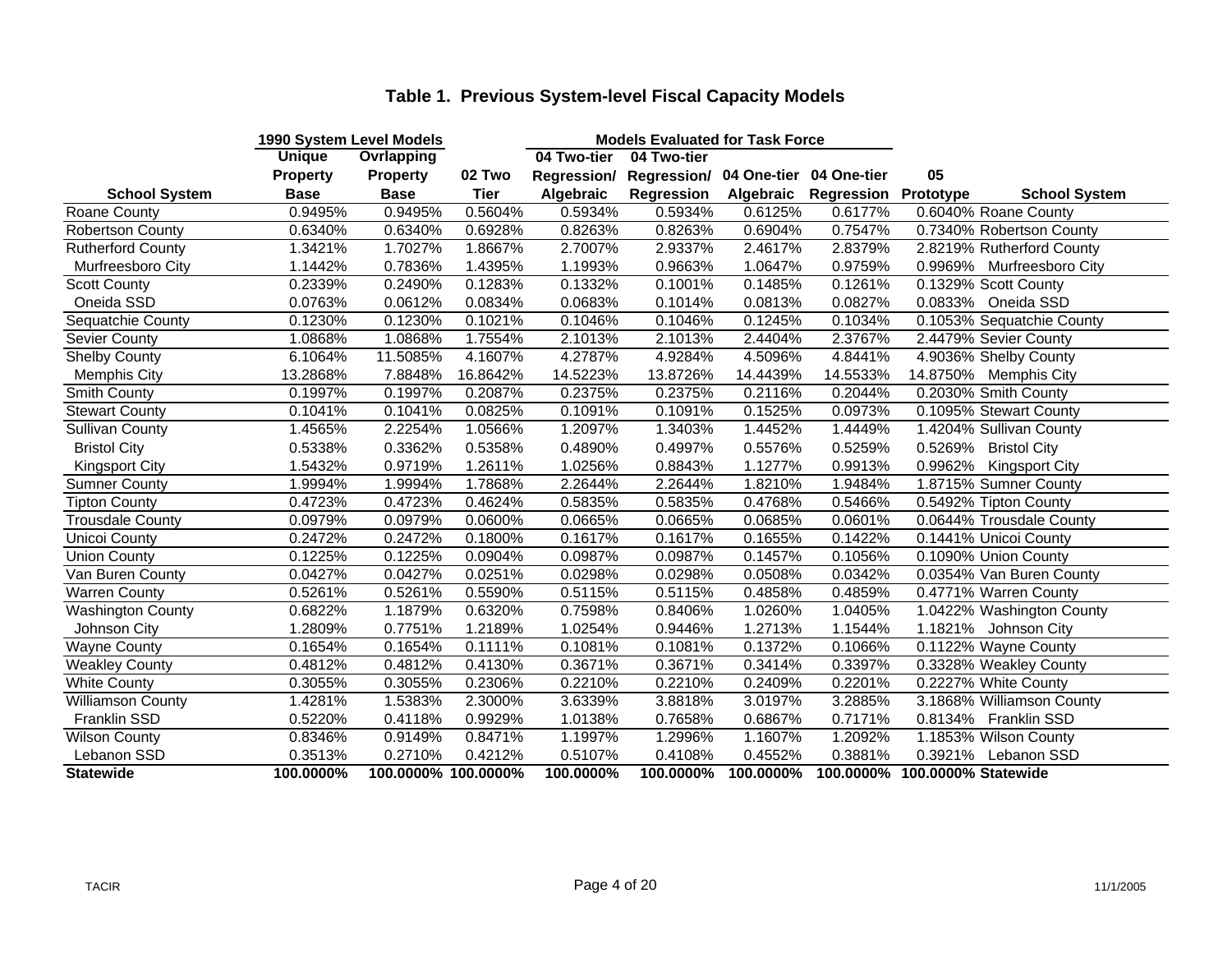## **Table 2. Comparison of County-area Shares of BEP Match to Actual Shares of Local Education Revenue --Current 95-County Model versus Alternative System-level Models** *by Number of Systems in County*

|                              |   | Share of         | <b>Share of Statewide BEP Local Match</b> |                 |                |                 |                  |                 |  |
|------------------------------|---|------------------|-------------------------------------------|-----------------|----------------|-----------------|------------------|-----------------|--|
|                              |   | Actual           | <b>Current</b>                            |                 | <b>Revenue</b> |                 | <b>Prototype</b> |                 |  |
|                              |   | <b>Statewide</b> | 95-                                       | Ratio of        | from           | <b>Ratio of</b> | $136 -$          | <b>Ratio of</b> |  |
|                              |   | Local            | County                                    | <b>Match to</b> | Average        | <b>Match to</b> | <b>System</b>    | Match to        |  |
|                              |   | <b>Revenue</b>   | <b>Model</b>                              | <b>Revenue</b>  | Rates          | Revenue         | <b>Model</b>     | Revenue         |  |
| <b>Counties with One</b>     |   |                  |                                           |                 |                |                 |                  |                 |  |
| School System 67             |   | 49.80%           | 52.30%                                    | 1.05            | 51.20%         | 1.03            | 51.30%           | 1.03            |  |
| <b>Counties with Twol</b>    |   |                  |                                           |                 |                |                 |                  |                 |  |
| School Systems 20            |   | 40.50%           | 39.50%                                    | 0.97            | 39.20%         | 0.97            | 39.50%           | 0.98            |  |
| <b>Counties with Three</b>   |   |                  |                                           |                 |                |                 |                  |                 |  |
| School Systems 6             |   | 8.80%            | 7.30%                                     | 0.83            | 8.60%          | 0.98            | 8.20%            | 0.93            |  |
| <b>Counties with Five or</b> |   |                  |                                           |                 |                |                 |                  |                 |  |
| <b>Six School Systems</b>    | 2 | 0.90%            | 0.90%                                     | 0.96            | 1.00%          | 1.11            | 1.00%            | 1.07            |  |
|                              |   |                  |                                           |                 |                |                 |                  |                 |  |
| Total 95                     |   | 100.00%          | 100.00%                                   | 1.00            | 100.00%        | 1.00            | 100.00%          | 1.00            |  |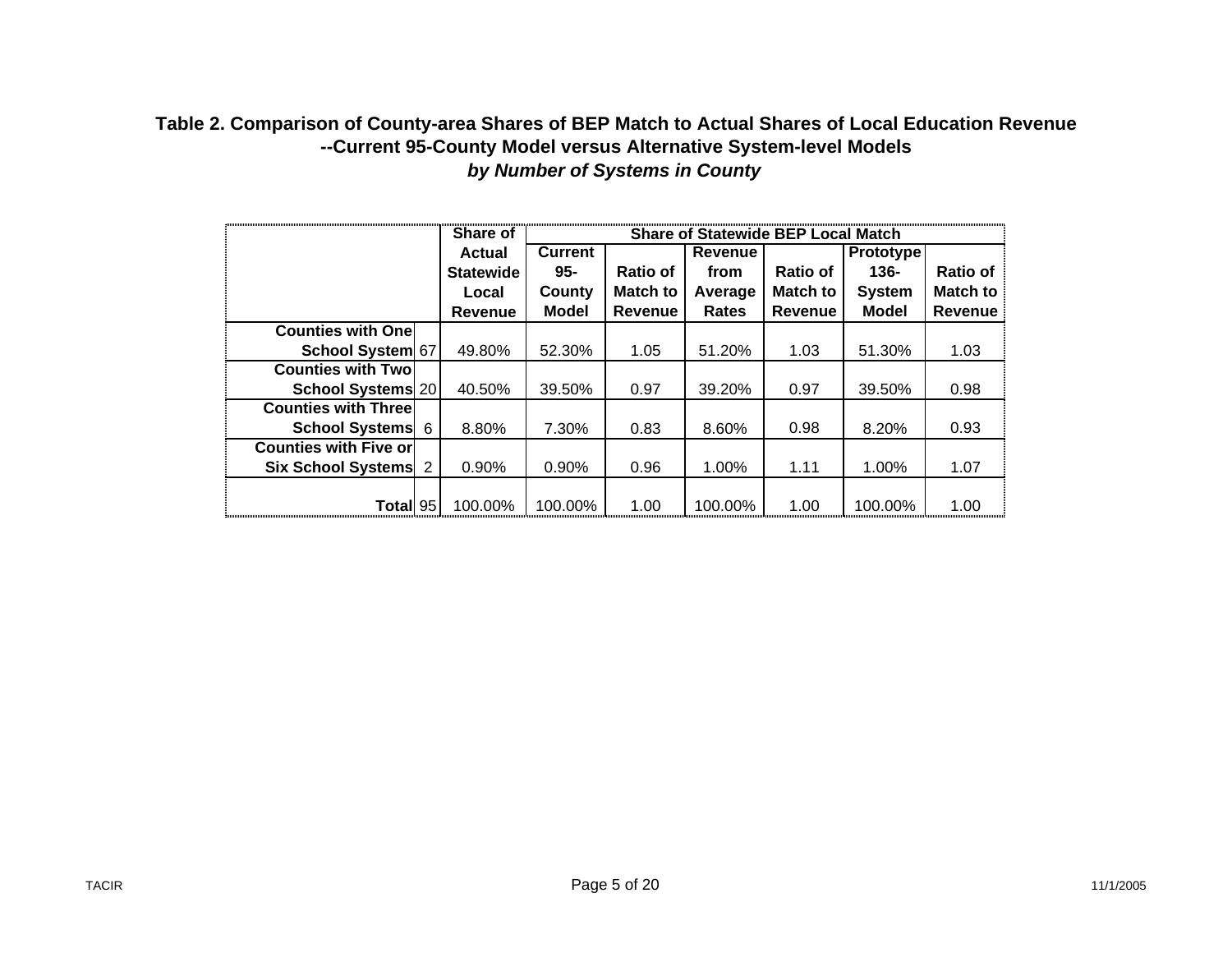| <b>Source of Revenue</b>                        | <b>Average Effective Tax Rate</b> |
|-------------------------------------------------|-----------------------------------|
| Shared Revenue from County Sales Taxes          | 1.40%                             |
| Shared Revenue from County Property Taxes       | \$1.35 per \$100 assessed value   |
| Unshared Revenue from Sales Taxes (Cities Only) | 0.29%                             |
| Unshared Revenue from Property Taxes            |                                   |
| <b>City School Systems</b>                      | \$0.75 per \$100 assessed value   |
| <b>Special School Districts</b>                 | \$0.66 per \$100 assessed value   |
| Unshared Revenue from State-shared Taxes        |                                   |
| <b>County School Systems</b>                    | 31.51% of amount available        |
| <b>City School Systems</b>                      | 0.33% of amount available         |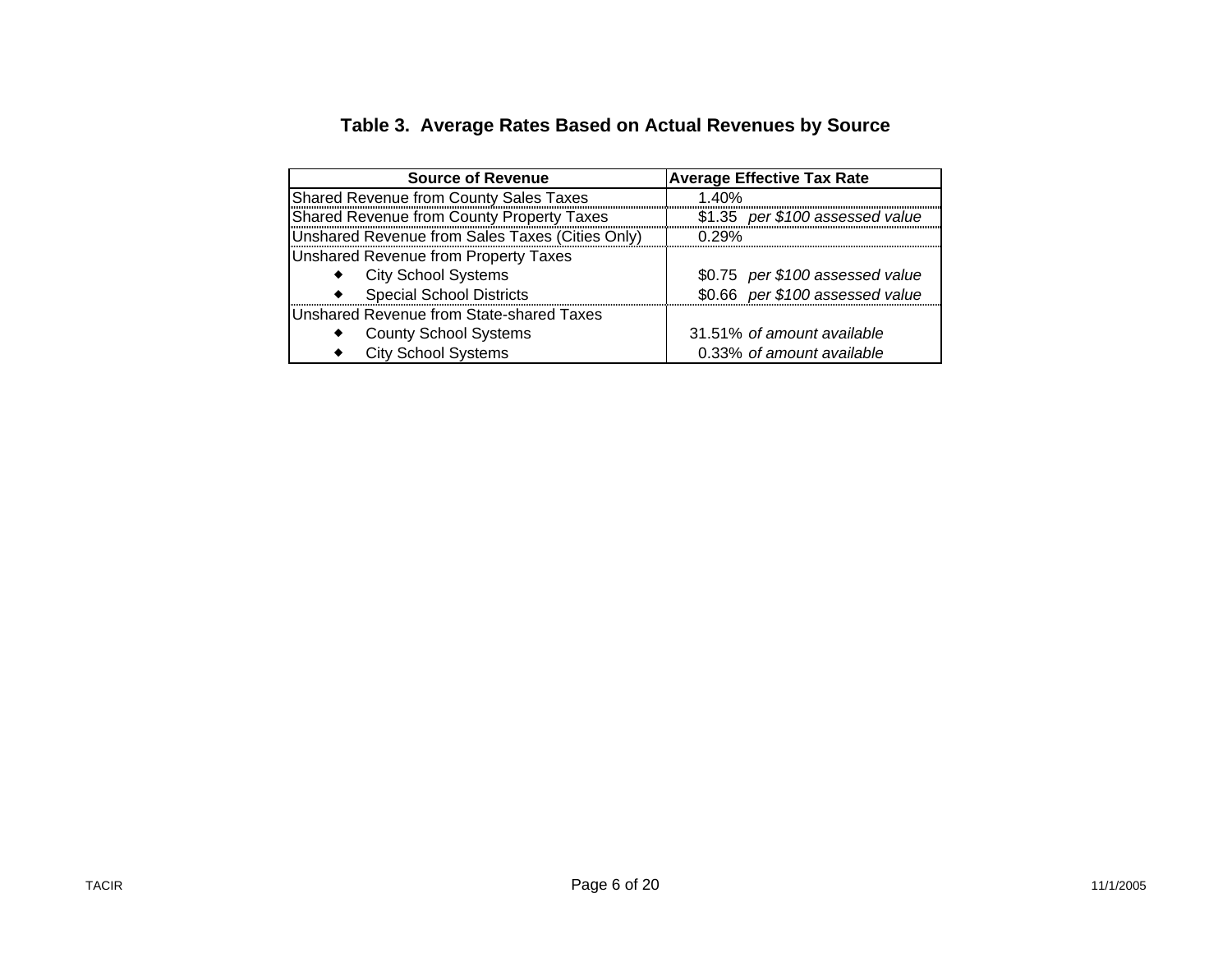## **Table 4. One-year Change in State Funding with Average-Tax-Rate Model** *2004-05 and 2005-06 School Years*

|                          | 2004-05              |              | 2005-06 BEP State Funding |                  |                               |
|--------------------------|----------------------|--------------|---------------------------|------------------|-------------------------------|
| <b>System Name</b>       | <b>State Funding</b> | w/ATR Model  | <b>Increases</b>          | <b>Decreases</b> | <b>System Name</b>            |
| <b>Anderson County</b>   | \$22,233,000         | \$25,219,000 | \$2,986,000               |                  | Anderson County               |
| <b>Clinton City</b>      | 3,024,000            | 2,093,000    |                           | (931,000)        | <b>Clinton City</b>           |
| Oak Ridge City           | 13,781,000           | 11,430,000   |                           | (2,351,000)      | Oak Ridge City                |
| <b>Bedford County</b>    | 23,181,000           | 25,473,000   | 2,292,000                 |                  | <b>Bedford County</b>         |
| <b>Benton County</b>     | 8,699,000            | 9,277,000    | 578,000                   |                  | <b>Benton County</b>          |
| <b>Bledsoe County</b>    | 8,227,000            | 8,170,000    |                           | (57,000)         | <b>Bledsoe County</b>         |
| <b>Blount County</b>     | 33,372,000           | 36,069,000   | 2,697,000                 |                  | <b>Blount County</b>          |
| Alcoa City               | 3,794,000            | 1,451,000    |                           | (2,343,000)      | Alcoa City                    |
| Maryville City           | 13,353,000           | 10,297,000   |                           | (3,056,000)      | Maryville City                |
| <b>Bradley County</b>    | 26,795,000           | 29,929,000   | 3,134,000                 |                  | <b>Bradley County</b>         |
| <b>Cleveland City</b>    | 12,707,000           | 9,476,000    |                           | (3,231,000)      | <b>Cleveland City</b>         |
| <b>Campbell County</b>   | 22,436,000           | 22,531,000   | 95,000                    |                  | <b>Campbell County</b>        |
| <b>Cannon County</b>     | 8,512,000            | 8,708,000    | 196,000                   |                  | <b>Cannon County</b>          |
| <b>Carroll County</b>    | 1,492,000            | 1,782,000    | 290,000                   |                  | <b>Carroll County</b>         |
| H Rock-Bruceton SSD      | 2,658,000            | 2,787,000    | 129,000                   |                  | H Rock-Bruceton SSD           |
| Huntingdon SSD           | 4,528,000            | 4,388,000    |                           | (140,000)        | Huntingdon SSD                |
| McKenzie SSD             | 4,575,000            | 4,707,000    | 132,000                   |                  | McKenzie SSD                  |
| South Carroll Co SSD     | 1,551,000            | 1,579,000    | 28,000                    |                  | South Carroll Co SSD          |
| West Carroll Co SSD      | 3,861,000            | 3,855,000    |                           | (6,000)          | West Carroll Co SSD           |
| <b>Carter County</b>     | 22,335,000           | 24,461,000   | 2,126,000                 |                  | <b>Carter County</b>          |
| Elizabethton City        | 7,307,000            | 6,063,000    |                           | (1,244,000)      | <b>Elizabethton City</b>      |
| <b>Cheatham County</b>   | 24,900,000           | 26,082,000   | 1,182,000                 |                  | <b>Cheatham County</b>        |
| <b>Chester County</b>    | 9,299,000            | 9,640,000    | 341,000                   |                  | <b>Chester County</b>         |
| <b>Claiborne County</b>  | 18,239,000           | 19,198,000   | 959,000                   |                  | <b>Claiborne County</b>       |
| <b>Clay County</b>       | 4,994,000            | 4,997,000    | 3,000                     |                  | <b>Clay County</b>            |
| <b>Cocke County</b>      | 16,909,000           | 18,069,000   | 1,160,000                 |                  | <b>Cocke County</b>           |
| <b>Newport City</b>      | 2,395,000            | 1,538,000    |                           | (857,000)        | <b>Newport City</b>           |
| <b>Coffee County</b>     | 12,554,000           | 14,809,000   | 2,255,000                 |                  | Coffee County                 |
| <b>Manchester City</b>   | 3,827,000            | 3,491,000    |                           | (336,000)        | <b>Manchester City</b>        |
| <b>Tullahoma City</b>    | 10,509,000           | 9,603,000    |                           | (906,000)        | <b>Tullahoma City</b>         |
| <b>Crockett County</b>   | 6,775,000            | 7,032,000    | 257,000                   |                  | <b>Crockett County</b>        |
| Alamo City               | 1,898,000            | 1,864,000    |                           | (34,000)         | Alamo City                    |
| <b>Bells City</b>        | 1,586,000            | 1,617,000    | 31,000                    |                  | <b>Bells City</b>             |
| <b>Cumberland County</b> | 22,420,000           | 20,608,000   |                           |                  | (1,812,000) Cumberland County |
| Davidson County          | 140,628,000          | 153,789,000  | 13,161,000                |                  | Davidson County               |
| <b>Decatur County</b>    | 5,628,000            | 5,856,000    | 228,000                   |                  | <b>Decatur County</b>         |
| DeKalb County            | 9,352,000            | 9,047,000    |                           | (305,000)        | DeKalb County                 |
| <b>Dickson County</b>    | 25,905,000           | 26,790,000   | 885,000                   |                  | <b>Dickson County</b>         |
| <b>Dyer County</b>       | 10,741,000           | 12,476,000   | 1,735,000                 |                  | Dyer County                   |
| <b>Dyersburg City</b>    | 10,707,000           | 9,532,000    |                           | (1, 175, 000)    | <b>Dyersburg City</b>         |
| <b>Fayette County</b>    | 12,432,000           | 11,204,000   |                           | (1,228,000)      | <b>Fayette County</b>         |
| <b>Fentress County</b>   | 8,809,000            | 9,316,000    | 507,000                   |                  | <b>Fentress County</b>        |
| <b>Franklin County</b>   | 20,748,000           | 21,088,000   | 340,000                   |                  | <b>Franklin County</b>        |
| <b>Humboldt City</b>     | 5,354,000            | 4,834,000    |                           | (520,000)        | <b>Humboldt City</b>          |
| Milan SSD                | 6,828,000            | 6,792,000    |                           | (36,000)         | Milan SSD                     |
| <b>Trenton SSD</b>       | 4,887,000            | 4,900,000    | 13,000                    |                  | <b>Trenton SSD</b>            |
| <b>Bradford SSD</b>      | 2,206,000            | 2,222,000    | 16,000                    |                  | <b>Bradford SSD</b>           |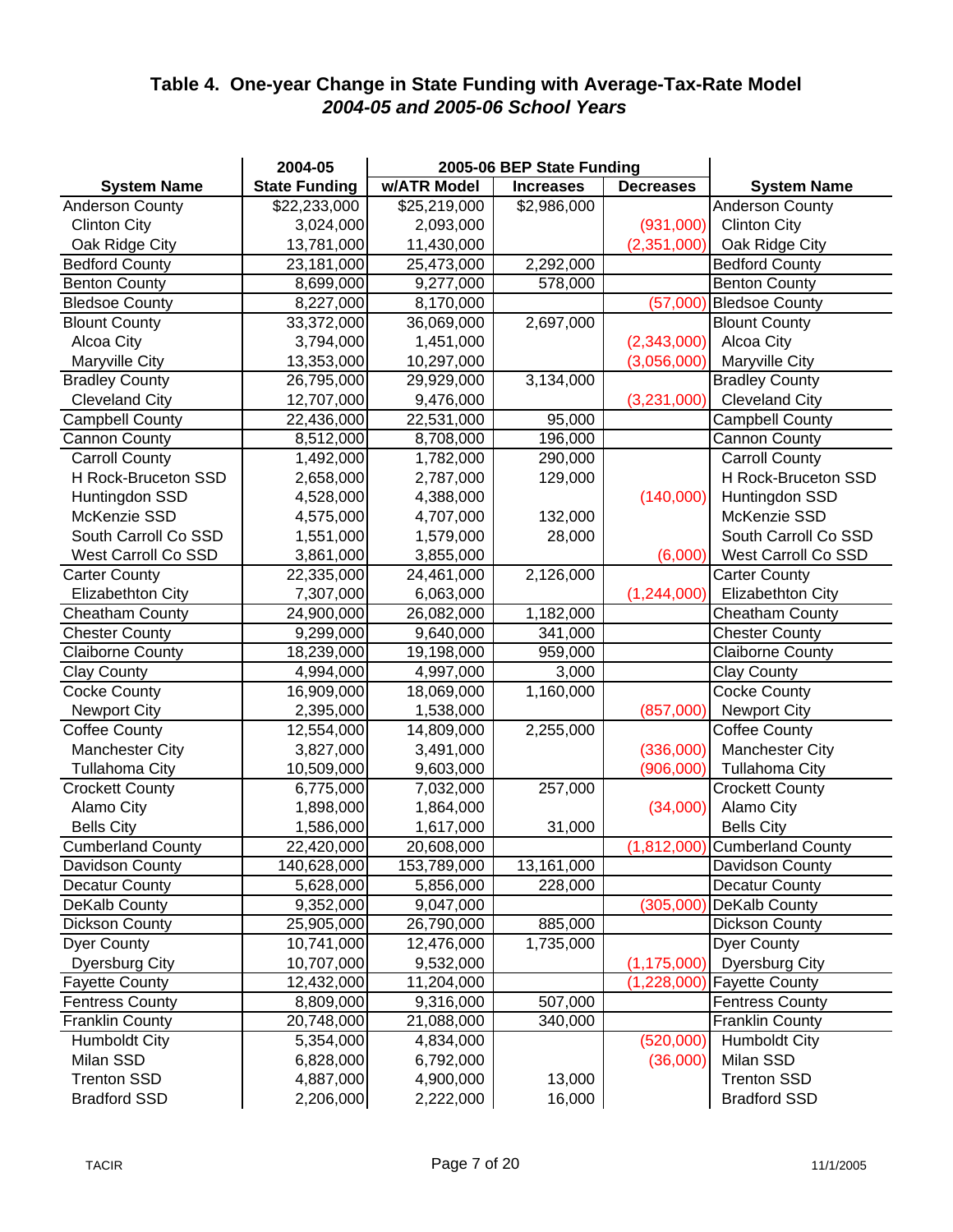## **Table 4. One-year Change in State Funding with Average-Tax-Rate Model** *2004-05 and 2005-06 School Years*

|                          | 2004-05              |             | 2005-06 BEP State Funding |                  |                            |
|--------------------------|----------------------|-------------|---------------------------|------------------|----------------------------|
| <b>System Name</b>       | <b>State Funding</b> | w/ATR Model | <b>Increases</b>          | <b>Decreases</b> | <b>System Name</b>         |
| <b>Gibson County SSD</b> | 9,078,000            | 9,200,000   | 122,000                   |                  | <b>Gibson County SSD</b>   |
| <b>Giles County</b>      | 13,755,000           | 16,001,000  | 2,246,000                 |                  | <b>Giles County</b>        |
| <b>Grainger County</b>   | 13,734,000           | 14,031,000  | 297,000                   |                  | <b>Grainger County</b>     |
| <b>Greene County</b>     | 23,037,000           | 24,978,000  | 1,941,000                 |                  | <b>Greene County</b>       |
| <b>Greeneville City</b>  | 9,081,000            | 6,684,000   |                           | (2,397,000)      | <b>Greeneville City</b>    |
| <b>Grundy County</b>     | 9,353,000            | 10,210,000  | 857,000                   |                  | <b>Grundy County</b>       |
| <b>Hamblen County</b>    | 25,229,000           | 28,343,000  | $\overline{3,}114,000$    |                  | <b>Hamblen County</b>      |
| <b>Hamilton County</b>   | 83,241,000           | 96,474,000  | 13,233,000                |                  | <b>Hamilton County</b>     |
| <b>Hancock County</b>    | 4,819,000            | 4,620,000   |                           | (199,000)        | <b>Hancock County</b>      |
| Hardeman County          | 18,342,000           | 18,173,000  |                           |                  | (169,000) Hardeman County  |
| <b>Hardin County</b>     | 12,299,000           | 12,107,000  |                           | (192,000)        | Hardin County              |
| <b>Hawkins County</b>    | 26,354,000           | 28,433,000  | 2,079,000                 |                  | <b>Hawkins County</b>      |
| Rogersville City         | 2,236,000            | 1,557,000   |                           | (679,000)        | Rogersville City           |
| <b>Haywood County</b>    | 13,247,000           | 13,281,000  | 34,000                    |                  | <b>Haywood County</b>      |
| <b>Henderson County</b>  | 11,717,000           | 13,134,000  | 1,417,000                 |                  | <b>Henderson County</b>    |
| Lexington City           | 3,576,000            | 2,781,000   |                           | (795,000)        | Lexington City             |
| <b>Henry County</b>      | 10,054,000           | 10,609,000  | 555,000                   |                  | <b>Henry County</b>        |
| Paris SSD                | 4,731,000            | 4,601,000   |                           | (130,000)        | Paris SSD                  |
| <b>Hickman County</b>    | 15,623,000           | 15,741,000  | 118,000                   |                  | <b>Hickman County</b>      |
| <b>Houston County</b>    | 6,059,000            | 6,036,000   |                           | (23,000)         | <b>Houston County</b>      |
| <b>Humphreys County</b>  | 10,503,000           | 10,642,000  | 139,000                   |                  | <b>Humphreys County</b>    |
| Jackson County           | 6,759,000            | 6,816,000   | 57,000                    |                  | Jackson County             |
| Jefferson County         | 24,995,000           | 24,534,000  |                           |                  | (461,000) Jefferson County |
| Johnson County           | 9,758,000            | 9,269,000   |                           |                  | (489,000) Johnson County   |
| <b>Knox County</b>       | 109,940,000          | 127,008,000 | 17,068,000                |                  | <b>Knox County</b>         |
| Lake County              | 3,830,000            | 3,628,000   |                           | (202,000)        | <b>Lake County</b>         |
| Lauderdale County        | 17,809,000           | 18,276,000  | 467,000                   |                  | Lauderdale County          |
| Lawrence County          | 22,832,000           | 24,987,000  | 2,155,000                 |                  | Lawrence County            |
| Lewis County             | 7,584,000            | 7,410,000   |                           | (174,000)        | Lewis County               |
| <b>Lincoln County</b>    | 13,806,000           | 14,791,000  | 985,000                   |                  | <b>Lincoln County</b>      |
| <b>Fayetteville City</b> | 3,463,000            | 2,600,000   |                           | (863,000)        | Fayetteville City          |
| Loudon County            | 15,458,000           | 15,071,000  |                           | (387,000)        | <b>Loudon County</b>       |
| Lenoir City              | 6,380,000            | 5,319,000   |                           | (1,061,000)      | Lenoir City                |
| <b>McMinn County</b>     | 18,199,000           | 18,084,000  |                           |                  | (115,000) McMinn County    |
| <b>Athens City</b>       | 5,369,000            | 3,314,000   |                           | (2,055,000)      | <b>Athens City</b>         |
| <b>Etowah City</b>       | 1,341,000            | 1,149,000   |                           | (192,000)        | <b>Etowah City</b>         |
| <b>McNairy County</b>    | 14,766,000           | 16,190,000  | 1,424,000                 |                  | <b>McNairy County</b>      |
| <b>Macon County</b>      | 13,642,000           | 14,464,000  | 822,000                   |                  | <b>Macon County</b>        |
| <b>Madison County</b>    | 33,478,000           | 38,845,000  | 5,367,000                 |                  | <b>Madison County</b>      |
| <b>Marion County</b>     | 14,117,000           | 14,360,000  | 243,000                   |                  | <b>Marion County</b>       |
| <b>Richard City SSD</b>  | 1,200,000            | 1,141,000   |                           | (59,000)         | <b>Richard City SSD</b>    |
| <b>Marshall County</b>   | 15,089,000           | 16,825,000  | 1,736,000                 |                  | <b>Marshall County</b>     |
| <b>Maury County</b>      | 35,688,000           | 39,429,000  | 3,741,000                 |                  | <b>Maury County</b>        |
| <b>Meigs County</b>      | 7,890,000            | 7,354,000   |                           | (536,000)        | <b>Meigs County</b>        |
| Monroe County            | 18,666,000           | 18,676,000  | 10,000                    |                  | Monroe County              |
| <b>Sweetwater City</b>   | 5,182,000            | 4,312,000   |                           | (870,000)        | <b>Sweetwater City</b>     |
| <b>Montgomery County</b> | 76,527,000           | 92,872,000  | 16,345,000                |                  | <b>Montgomery County</b>   |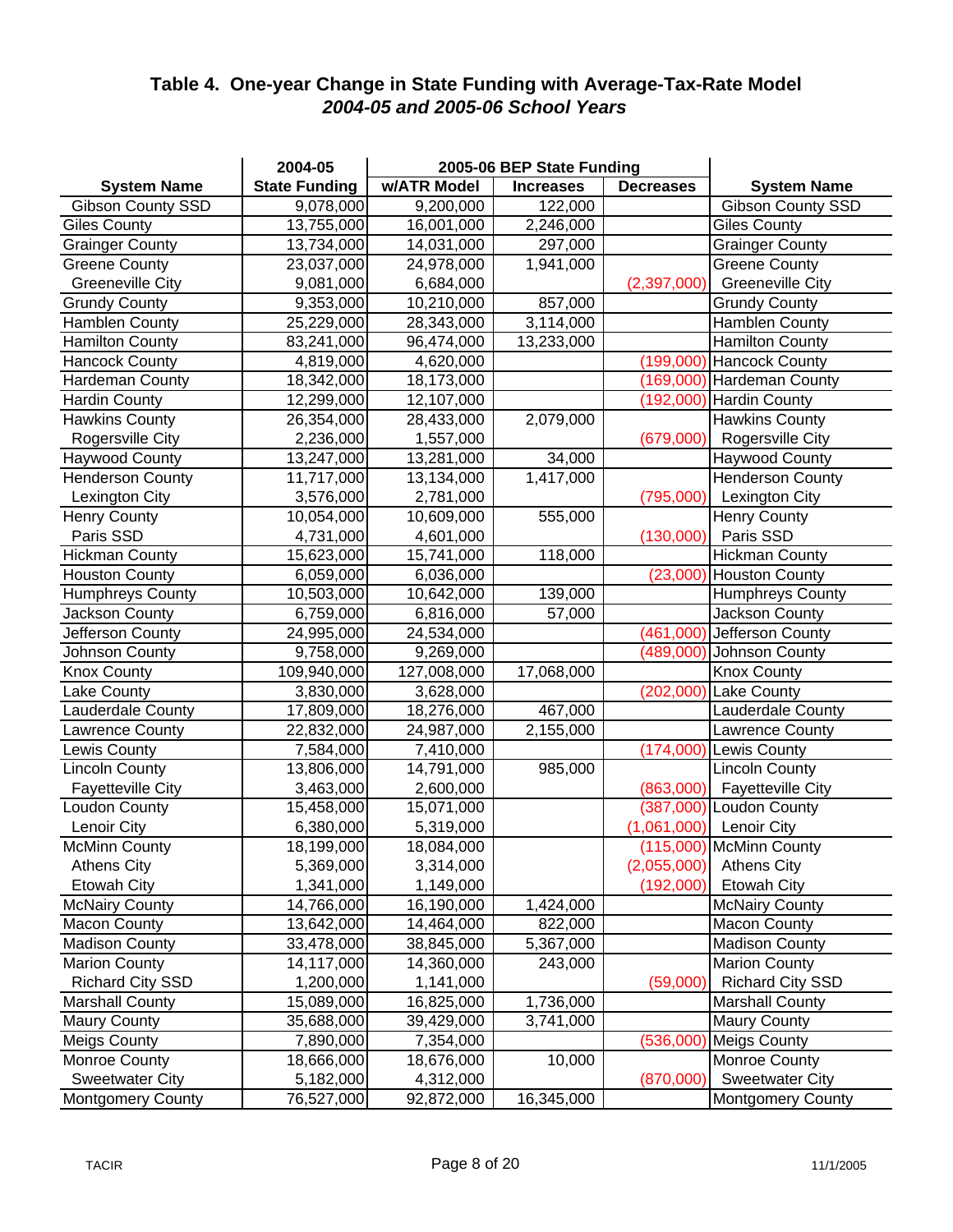## **Table 4. One-year Change in State Funding with Average-Tax-Rate Model** *2004-05 and 2005-06 School Years*

|                          | 2004-05              |                 | 2005-06 BEP State Funding |                          |                          |
|--------------------------|----------------------|-----------------|---------------------------|--------------------------|--------------------------|
| <b>System Name</b>       | <b>State Funding</b> | w/ATR Model     | <b>Increases</b>          | <b>Decreases</b>         | <b>System Name</b>       |
| Moore County             | 3,847,000            | 3,628,000       |                           | (219,000)                | <b>Moore County</b>      |
| Morgan County            | 13,858,000           | 14,021,000      | 163,000                   |                          | Morgan County            |
| Obion County             | 12,498,000           | 14,203,000      | 1,705,000                 |                          | Obion County             |
| <b>Union City</b>        | 4,354,000            | 3,527,000       |                           |                          | (827,000) Union City     |
| <b>Overton County</b>    | 13,057,000           | 13,459,000      | 402,000                   |                          | <b>Overton County</b>    |
| Perry County             | 4,570,000            | 4,507,000       |                           |                          | (63,000) Perry County    |
| <b>Pickett County</b>    | 2,923,000            | 2,735,000       |                           |                          | (188,000) Pickett County |
| Polk County              | 9,743,000            | 9,705,000       |                           | (38,000)                 | <b>Polk County</b>       |
| <b>Putnam County</b>     | 27,547,000           | 30,158,000      | 2,611,000                 |                          | <b>Putnam County</b>     |
| <b>Rhea County</b>       | 13,935,000           | 14,317,000      | 382,000                   |                          | <b>Rhea County</b>       |
| Dayton City              | 2,533,000            | 1,669,000       |                           | (864,000)                | Dayton City              |
| Roane County             | 25,766,000           | 25,940,000      | 174,000                   |                          | Roane County             |
| <b>Robertson County</b>  | 33,048,000           | 35,648,000      | 2,600,000                 |                          | <b>Robertson County</b>  |
| <b>Rutherford County</b> | 84,520,000           | 101,350,000     | 16,830,000                |                          | <b>Rutherford County</b> |
| Murfreesboro City        | 17,745,000           | 9,615,000       |                           | (8, 130, 000)            | Murfreesboro City        |
| <b>Scott County</b>      | 9,931,000            | 10,684,000      | 753,000                   |                          | <b>Scott County</b>      |
| Oneida SSD               | 4,715,000            | 4,765,000       | 50,000                    |                          | Oneida SSD               |
| Sequatchie County        | 7,874,000            | 7,923,000       | 49,000                    |                          | Sequatchie County        |
| Sevier County            | 29,317,000           | 21,558,000      |                           | (7,759,000)              | Sevier County            |
| <b>Shelby County</b>     | 122,229,000          | 156,746,000     | 34,517,000                |                          | <b>Shelby County</b>     |
| Memphis SSD City         | 330, 341, 000        | 357,321,000     | 26,980,000                |                          | Memphis SSD City         |
| Smith County             | 11,079,000           | 12,127,000      | 1,048,000                 |                          | Smith County             |
| <b>Stewart County</b>    | 8,681,000            | 8,203,000       |                           | (478,000)                | <b>Stewart County</b>    |
| <b>Sullivan County</b>   | 33,728,000           | 35,982,000      | 2,254,000                 |                          | <b>Sullivan County</b>   |
| <b>Bristol City</b>      | 9,592,000            | 7,547,000       |                           | (2,045,000)              | <b>Bristol City</b>      |
| <b>Kingsport City</b>    | 16,621,000           | 9,865,000       |                           | (6,756,000)              | <b>Kingsport City</b>    |
| <b>Sumner County</b>     | 78,163,000           | 84,395,000      | 6,232,000                 |                          | <b>Sumner County</b>     |
| <b>Tipton County</b>     | 43,576,000           | 45,416,000      | 1,840,000                 |                          | <b>Tipton County</b>     |
| <b>Trousdale County</b>  | 5,656,000            | 5,881,000       | 225,000                   |                          | <b>Trousdale County</b>  |
| Unicoi County            | 9,255,000            | 9,769,000       | 514,000                   |                          | Unicoi County            |
| <b>Union County</b>      | 13,569,000           | 13,283,000      |                           | (286,000)                | <b>Union County</b>      |
| Van Buren County         | 3,676,000            | 3,447,000       |                           | (229,000)                | Van Buren County         |
| <b>Warren County</b>     | 19,736,000           | 21,488,000      | 1,752,000                 |                          | <b>Warren County</b>     |
| <b>Washington County</b> | 23,141,000           | 24,901,000      | 1,760,000                 |                          | <b>Washington County</b> |
| Johnson City             | 18,061,000           | 9,643,000       |                           | (8,418,000)              | Johnson City             |
| <b>Wayne County</b>      | 10,827,000           | 10,476,000      |                           | (351,000)                | <b>Wayne County</b>      |
| <b>Weakley County</b>    | 16,485,000           | 17,706,000      | 1,221,000                 |                          | <b>Weakley County</b>    |
| <b>White County</b>      | 14,431,000           | 14,863,000      | 432,000                   |                          | <b>White County</b>      |
| <b>Williamson County</b> | 54,739,000           | 67,208,000      | 12,469,000                |                          | <b>Williamson County</b> |
| Franklin SSD             | 10,083,000           | 6,501,000       |                           | (3,582,000)              | Franklin SSD             |
| <b>Wilson County</b>     | 37,514,000           | 39,970,000      | 2,456,000                 |                          | Wilson County            |
| Lebanon SSD              | 9,421,000            | 7,311,000       |                           | (2, 110, 000)            | Lebanon SSD              |
| <b>Statewide</b>         | \$2,701,172,000      | \$2,859,960,000 | \$233,747,000             | (\$74,959,000) Statewide |                          |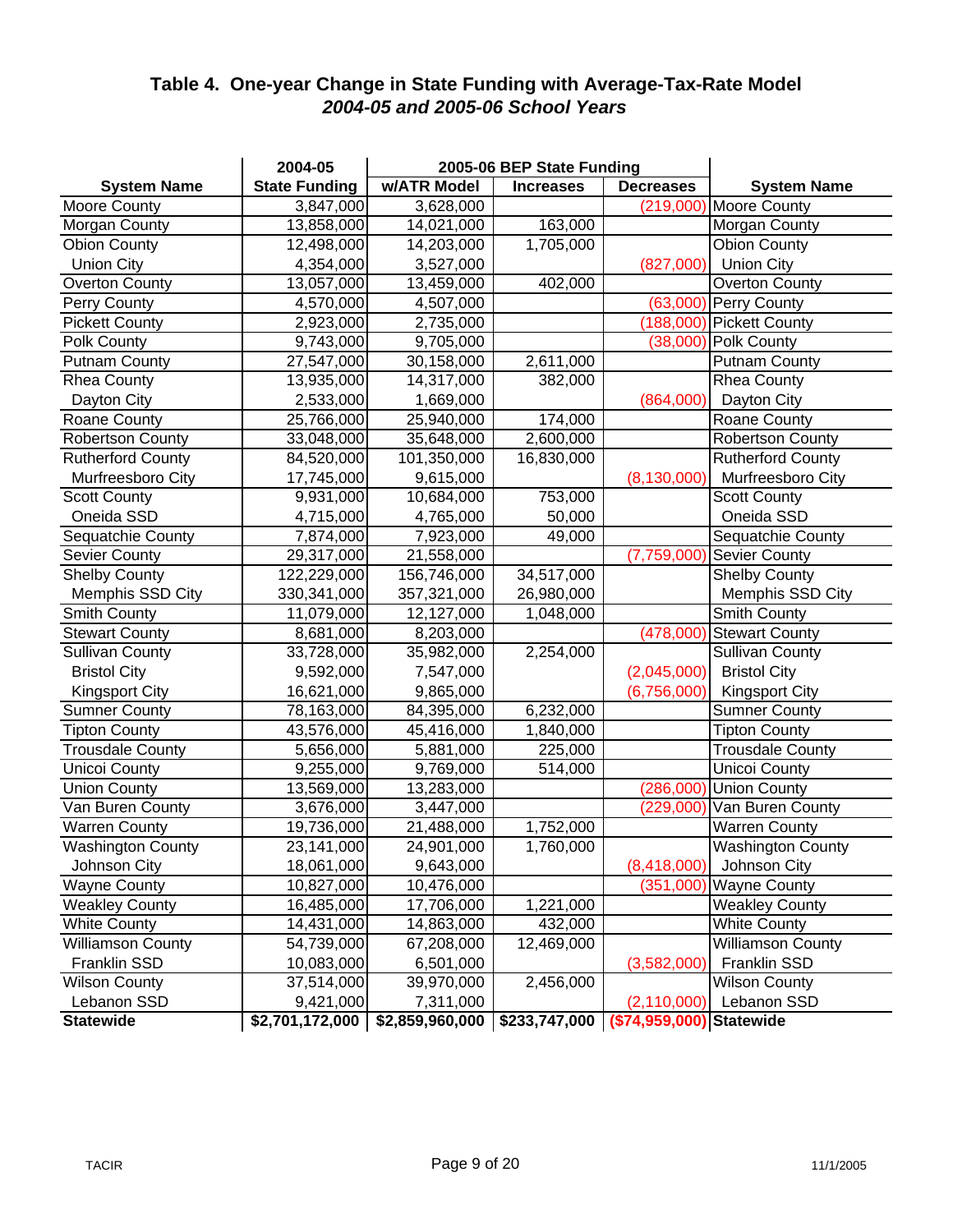# **Table 5. Summary of Multiple Linear Regression Analysis of Prototype System-level Fiscal Capacity Model** *for Fiscal Year 2005-06 BEP Formula*

| <b>Regression Statistics</b> |        |  |  |  |  |  |  |
|------------------------------|--------|--|--|--|--|--|--|
| Multiple R                   | 0.9021 |  |  |  |  |  |  |
| R Square                     | 0.8138 |  |  |  |  |  |  |
| <b>Adjusted R Square</b>     | 0.8005 |  |  |  |  |  |  |
| <b>Standard Error</b>        | 419    |  |  |  |  |  |  |
| <b>Observations</b>          | 136    |  |  |  |  |  |  |

### ANOVA

|            |     | SS                    | ΜS      |    | Significance F |
|------------|-----|-----------------------|---------|----|----------------|
| Regression | 9   | 96,804,874 10,756,097 |         | 61 |                |
| Residual   | 126 | 22.147.438            | 175.773 |    |                |
| Total      | 135 | 118,952,312           |         |    |                |

|                        |          | Coefficients Standard Error | t Stat    | P-value | Lower 95% | Upper $95\%$ |
|------------------------|----------|-----------------------------|-----------|---------|-----------|--------------|
| Intercept              | $-22$    | 476                         | $-0.0462$ | 0.9632  | $-963$    | 919          |
| <b>Shared Prop</b>     | 0.0047   | 0.0025                      | 1.8803    | 0.0624  | $-0.0002$ | 0.0097       |
| <b>Unshared Prop</b>   | 0.0048   | 0.0015                      | 3.1284    | 0.0022  | 0.0018    | 0.0078       |
| <b>Shared Sales</b>    | 0.0204   | 0.0029                      | 6.9419    | 0.0000  | 0.0146    | 0.0262       |
| <b>Unshared Sales</b>  | 0.0010   | 0.0013                      | 0.7773    | 0.4384  | $-0.0016$ | 0.0037       |
| <b>StSharedTaxes</b>   | 0.1714   | 0.2883                      | 0.5944    | 0.5533  | $-0.3992$ | 0.7420       |
| <b>County Export</b>   | 570      | 604                         | 0.9435    | 0.3472  | $-625$    | 1,764        |
| <b>City/SSD Export</b> | 152      | 328                         | 0.4639    | 0.6435  | $-497$    | 801          |
| <b>MHI</b>             | 0.0130   | 0.0091                      | 1.4277    | 0.1559  | $-0.0050$ | 0.0310       |
| <b>Child Poverty</b>   | $-1,399$ | 1.146                       | $-1.2208$ | 0.2245  | $-3,667$  | 869          |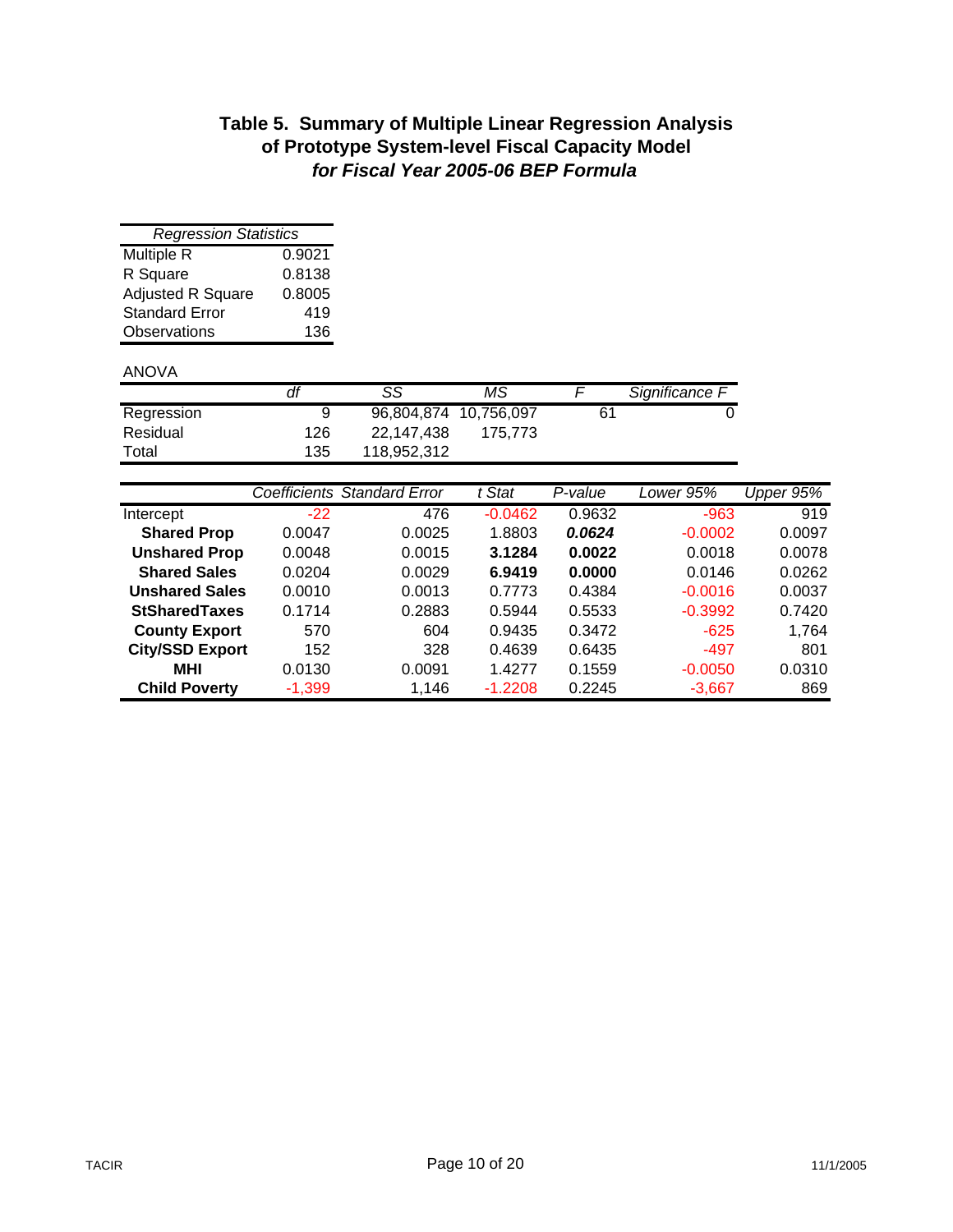|                          |                   | <b>Property per Pupil</b> |            | <b>Sales per Pupil</b> |                 | System<br>State- |        | Tax Exportabilitv* | County                  |                 | <b>Pupils</b><br><b>Fiscal</b> |                   | <b>Percent</b><br>of Total |                  |                                |
|--------------------------|-------------------|---------------------------|------------|------------------------|-----------------|------------------|--------|--------------------|-------------------------|-----------------|--------------------------------|-------------------|----------------------------|------------------|--------------------------------|
|                          | System<br>Revenue | <b>Shared</b>             | Unshared   | Shared                 | <b>Unshared</b> | shared           | Shared | <b>Unshared</b>    | <b>Median</b><br>House- | System<br>Child | Capacity                       | (average<br>daily | <b>Total Fiscal</b>        | <b>Fiscal</b>    |                                |
| <b>School Systems</b>    | <b>Per Pupil</b>  | (County)                  | (City/SSD) | (County)               | (City)          | <b>Taxes</b>     | County | City/SSD           | hold                    | <b>Poverty</b>  | Per Pupil                      | member-           | Capacity                   | Capacity         | <b>School Systems</b>          |
| Anderson County          | \$2,568           | \$88,029                  | \$0        | \$54,429               | \$0             | \$126.86         | 42.42% | 0.00%              | \$36,941                | 15.19%          | \$2,032                        | 6,916 \$          | 14,050,864                 |                  | 0.63% Anderson County          |
| <b>Clinton City</b>      | \$2,640           | \$88,029                  | \$214,749  | \$54,429               | \$129,309       | \$782.59         | 42.42% | 63.48%             | \$36,941                | 18.87%          | \$3,347                        | 917               | 3,068,217                  |                  | 0.14% Clinton City             |
| Oak Ridge City           | \$4,684           | \$89,084                  | \$131,814  | \$53,862               | \$121,575       | \$551.62         | 41.02% | 48.58%             | \$36,669                | 14.22%          | \$2,928                        | 4,371             | 12,798,803                 | 0.58%            | Oak Ridge City                 |
| <b>Bedford County</b>    | \$1,358           | $\overline{884}$ , 123    | \$0        | \$37,783               | \$0             | \$88.67          | 40.61% | 0.00%              | \$36,338                | 16.39%          | \$1,633                        | 6,547             | 10,690,175                 |                  | 0.48% Bedford County           |
| <b>Benton County</b>     | \$2,029           | \$66,246                  | \$0        | \$37,451               | \$0             | \$440.55         | 27.02% | 0.00%              | \$28,745                | 21.84%          | \$1,350                        | 2,470             | 3,333,964                  |                  | 0.15% Benton County            |
| <b>Bledsoe County</b>    | \$893             | \$82,024                  | \$0        | \$15,856               | \$0             | \$195.03         | 24.55% | 0.00%              | \$28,740                | 21.08%          | \$939                          | 1,789             | 1,679,937                  |                  | 0.08% Bledsoe County           |
| <b>Blount County</b>     | \$2,097           | \$115,708                 | \$0        | \$62,082               | \$0             | \$127.43         | 37.08% | 0.00%              | \$38,784                | 12.16%          | \$2,354                        | 10,909            | 25,678,727                 |                  | 1.16% Blount County            |
| Alcoa City               | \$4,521           | \$115,708                 | \$242,280  | \$62,082               | \$351,879       | \$460.60         | 37.08% | 76.18%             | \$38,784                | 13.97%          | \$4,021                        | 1,315             | 5,287,542                  |                  | 0.24% Alcoa City               |
| Maryville City           | \$3,583           | \$115,708                 | \$116,554  | \$62,082               | \$91,838        | \$471.54         | 37.08% | 52.35%             | \$38,784                | 11.41%          | \$3,154                        | 4,461             | 14,069,051                 |                  | 0.63% Maryville City           |
| <b>Bradley County</b>    | \$1,809           | \$98,410                  | \$0        | \$55,602               | \$0             | \$108.89         | 41.60% | 0.00%              | \$35,910                | 12.54%          | \$2,120                        | 9,090             | 19,274,270                 |                  | 0.87% Bradley County           |
| <b>Cleveland City</b>    | \$2,780           | \$98,410                  | \$164,125  | \$55,602               | \$147,229       | \$741.88         | 41.60% | 60.70%             | \$35,910                | 18.99%          | \$3,166                        | 4,334             | 13,721,764                 |                  | 0.62% Cleveland City           |
| Campbell County          | \$1,181           | \$74,166                  | \$0        | \$38,407               | \$0             | \$151.74         | 32.45% | 0.00%              | \$25,794                | 26.62%          | \$1,283                        | 6,173             | 7,918,916                  |                  | 0.36% Campbell County          |
| Cannon County            | \$1,012           | \$69,254                  | \$0        | \$17,409               | \$0             | \$122.95         | 18.00% | 0.00%              | \$33,753                | 16.35%          | \$992                          | 2,120             | 2,103,100                  |                  | 0.09% Cannon County            |
| Carroll County           | \$1,622           | \$56,125                  | \$56,087   | \$27,021               | \$0             | \$128.23         | 27.98% | 27.98%             | \$30,850                | 17.54%          | \$1,440                        | 4,888             | 104,576                    |                  | 0.00% Carroll County           |
| Hollow Rock-Bruceton SSD | \$1,276           | \$56,125                  | \$44,136   | \$27,021               | \$0             | \$0.00           | 27.98% | 30.21%             | \$30,850                | 14.95%          | \$1,400                        | 767               | 1,074,007                  |                  | 0.05% Hollow Rock-Bruceton SSD |
| Huntingdon SSD           | \$1,584           | \$56,125                  | \$61,124   | \$27,021               | \$0             | \$0.00           | 27.98% | 32.75%             | \$30,850                | 17.82%          | \$1,445                        | 1,317             | 1,902,566                  | 0.09%            | Huntingdon SSD                 |
| McKenzie SSD             | \$1,423           | \$56,125                  | \$61,260   | \$27,021               | \$0             | \$0.00           | 27.98% | 40.99%             | \$30,850                | 16.40%          | \$1,478                        | 1,301             | 1,922,879                  | $0.09\%$         | McKenzie SSD                   |
| South Carroll Co SSD     | \$1,224           | \$56,125                  | \$53,580   | \$27,021               | \$0             | \$0.00           | 27.98% | 10.41%             | \$30,850                | 12.99%          | \$1,443                        | 397               | 572,622                    | 0.03%            | South Carroll Co SSD           |
| West Carroll Co SSD      | \$1,405           | \$56,125                  | \$53,552   | \$27,021               | \$0             | \$0.00           | 27.98% | 11.96%             | \$30,850                | 21.30%          | \$1,329                        | 1,099             | 1,460,005                  | $0.07\%$         | West Carroll Co SSD            |
| <b>Carter County</b>     | \$1,233           | \$62,701                  | \$0        | \$30,422               | \$0             | \$119.04         | 29.38% | 0.00%              | \$28,233                | 18.88%          | \$1,183                        | 5,929             | 7,016,586                  |                  | 0.32% Carter County            |
| <b>Elizabethton City</b> | \$2,333           | \$62,701                  | \$73,247   | \$30,422               | \$89,525        | \$539.37         | 29.38% | 52.27%             | \$28,233                | 22.57%          | \$1,725                        | 2,154             | 3,716,855                  |                  | 0.17% Elizabethton City        |
| <b>Cheatham County</b>   | \$1,185           | \$71,028                  | \$0        | \$19,841               | \$0             | \$61.94          | 20.68% | $0.00\%$           | \$46,536                | 9.81%           | \$1,313                        | 6,880             | 9,032,059                  |                  | 0.41% Cheatham County          |
| <b>Chester County</b>    | \$883             | \$61,264                  | \$0        | \$27,435               | \$0             | \$114.77         | 28.03% | 0.00%              | \$34,349                | 16.82%          | \$1,216                        | 2,464             | 2,995,603                  |                  | 0.13% Chester County           |
| <b>Claiborne County</b>  | \$1,514           | \$73,386                  | \$0        | \$24,974               | \$0             | \$152.45         | 31.79% | 0.00%              | \$26,563                | 23.69%          | \$1,053                        | 4,621             | 4,866,241                  |                  | 0.22% Claiborne County         |
| Clay County              | \$1,307           | \$68,554                  | \$0        | \$25,278               | \$0             | \$174.13         | 26.63% | 0.00%              | \$24,423                | 25.83%          | \$953                          | 1,185             | 1,129,188                  |                  | 0.05% Clay County              |
| Cocke County             | \$1,276           | \$66,614                  | \$0        | \$38,683               | \$0             | \$122.46         | 37.65% | 0.00%              | \$25,883                | 26.42%          | \$1,282                        | 4,682             | 5,999,847                  |                  | 0.27% Cocke County             |
| <b>Newport City</b>      | \$1,943           | \$66,614                  | \$150,906  | \$38,683               | \$246,847       | \$844.95         | 37.65% | 69.87%             | \$25,883                | 27.08%          | \$2,478                        | 693               | 1,718,050                  |                  | 0.08% Newport City             |
| Coffee County            | \$1,893           | \$71,880                  | \$0        | \$59,143               | \$0             | \$171.51         | 43.01% | 0.00%              | \$35,486                | 10.93%          | \$2,103                        | 4,157             | 8,744,635                  |                  | 0.39% Coffee County            |
| <b>Manchester City</b>   | \$2,716           | \$71,880                  | \$108,087  | \$59,143               | \$146,136       | \$575.63         | 43.01% | 63.40%             | \$35,486                | 21.12%          | \$2,793                        | 1,209             | 3,378,364                  |                  | 0.15% Manchester City          |
| <b>Tullahoma City</b>    | \$3,062           | \$72,506                  | \$77,472   | \$58,555               | \$80,147        | \$422.83         | 42.52% | 50.41%             | \$35,491                | 22.26%          | \$2,505                        | 3,604             | 9,028,870                  |                  | 0.41% Tullahoma City           |
| <b>Crockett County</b>   | \$972             | \$67,915                  | \$0        | \$14,619               | \$0             | \$167.55         | 32.38% | 0.00%              | \$30,423                | 17.52%          | \$959                          | 1,745             | 1,673,220                  |                  | 0.08% Crockett County          |
| Alamo City               | \$812             | \$67,915                  | \$59,065   | \$14,619               | \$30,922        | \$367.47         | 32.38% | 60.00%             | \$30,423                | 21.83%          | \$1,338                        | 513               | 685,722                    |                  | 0.03% Alamo City               |
| <b>Bells City</b>        | \$916             | \$67,915                  | \$80,489   | \$14,619               | \$23,063        | \$433.15         | 32.38% | 68.10%             | \$30,423                | 23.85%          | \$1,427                        | 394               | 561,844                    | 0.03% Bells City |                                |
| <b>Cumberland County</b> | \$1,521           | \$121,086                 | \$0        | \$64,442               | \$0             | \$128.28         | 27.93% | 0.00%              | \$30,638                | 20.75%          | \$2,149                        | 6,863             | 14,749,580                 |                  | 0.66% Cumberland County        |
| Davidson County          | \$4,689           | \$197,750                 | \$0        | \$136,609              | \$0             | \$656.84         | 56.06% | 0.00%              | \$39,885                | 16.74%          | \$4,406                        | 68,679            | 302,615,209                |                  | 13.63% Davidson County         |
| Decatur County           | \$1,561           | \$86,395                  | \$0        | \$45,023               | \$0             | \$279.35         | 28.88% | 0.00%              | \$28,956                | 19.20%          | \$1,622                        | 1,515             | 2,456,926                  |                  | 0.11% Decatur County           |
| DeKalb County            | \$1,104           | \$115,811                 | \$0        | \$33,702               | \$0             | \$127.26         | 31.28% | 0.00%              | \$30,826                | 19.46%          | \$1,538                        | 2,599             | 3,997,118                  |                  | 0.18% DeKalb County            |
| Dickson County           | \$2,071           | \$89,396                  | \$0        | \$51,410               | \$0             | \$79.74          | 38.63% | 0.00%              | \$38,797                | 13.85%          | \$1,990                        | 8,013             | 15,945,140                 |                  | 0.72% Dickson County           |
| Dyer County              | \$2,341           | \$74,755                  | \$0        | \$45,715               | \$0             | \$170.99         | 42.50% | 0.00%              | \$33,307                | 12.18%          | \$1,795                        | 3,178             | 5,703,274                  |                  | 0.26% Dyer County              |
| <b>Dyersburg City</b>    | \$2,281           | \$74,755                  | \$71,359   | \$45,715               | \$78,024        | \$400.72         | 42.50% | 60.43%             | \$33,307                | 25.65%          | \$2,159                        | 3,552             | 7,666,498                  |                  | 0.35% Dyersburg City           |
| <b>Fayette County</b>    | \$1,575           | \$148,000                 | \$0        | \$30,851               | \$0             | \$195.80         | 23.49% | 0.00%              | \$40,303                | 14.91%          | \$1,786                        | 3,433             | 6,129,449                  |                  | 0.28% Fayette County           |
| Fentress County          | \$1,208           | \$71,190                  | \$0        | \$37,022               | \$0             | \$198.62         | 29.12% | 0.00%              | \$23,739                | 28.19%          | \$1,181                        | 2,292             | 2,706,532                  |                  | 0.12% Fentress County          |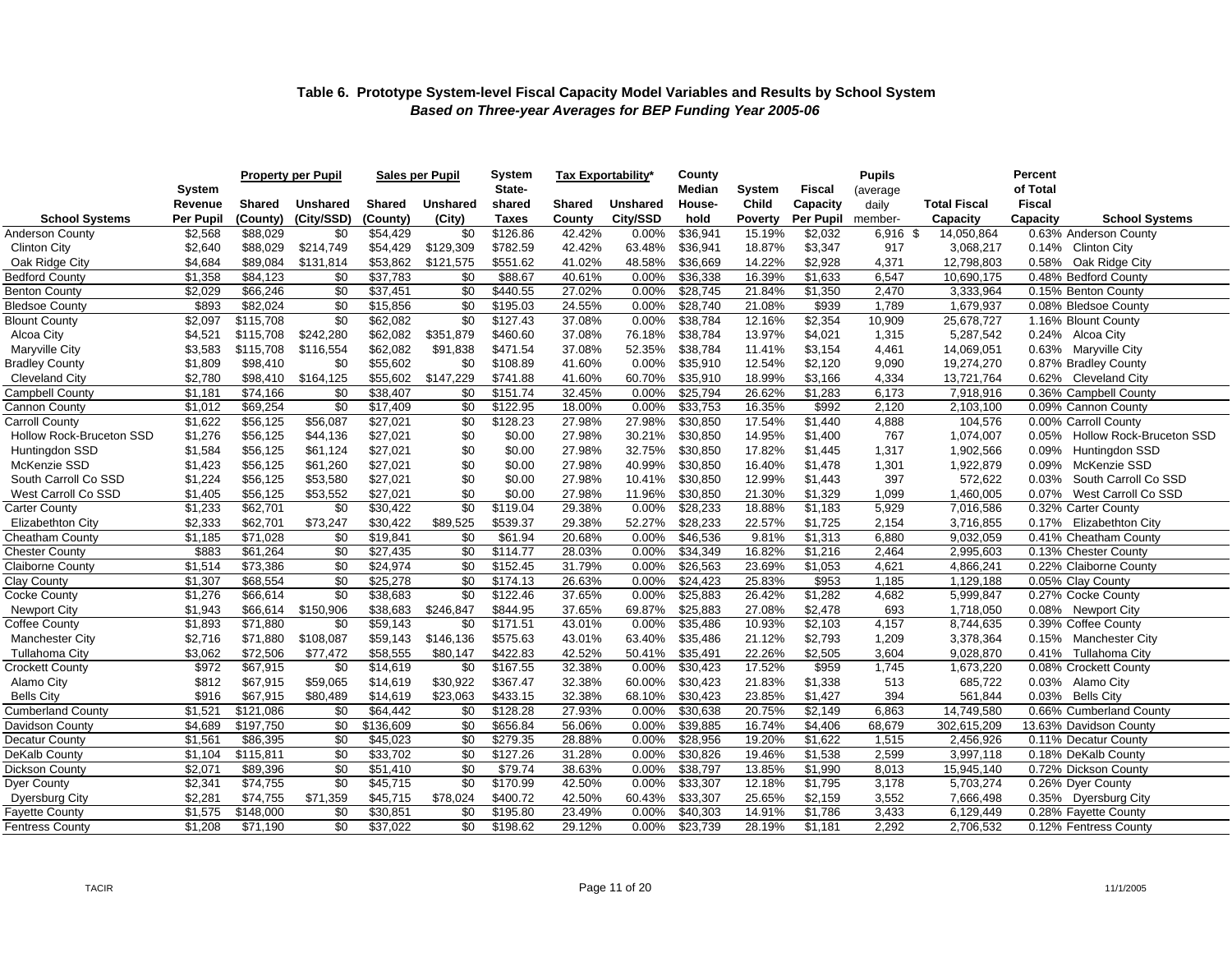|                          |                      |               | <b>Property per Pupil</b> | <b>Sales per Pupil</b> |                 | <b>System</b> | Tax Exportability* |                 | County   |                |               | <b>Pupils</b> |                     | Percent       |                         |
|--------------------------|----------------------|---------------|---------------------------|------------------------|-----------------|---------------|--------------------|-----------------|----------|----------------|---------------|---------------|---------------------|---------------|-------------------------|
|                          | System               |               |                           |                        |                 | State-        |                    |                 | Median   | <b>System</b>  | <b>Fiscal</b> | (average      |                     | of Total      |                         |
|                          | Revenue              | <b>Shared</b> | <b>Unshared</b>           | Shared                 | <b>Unshared</b> | shared        | <b>Shared</b>      | <b>Unshared</b> | House-   | Child          | Capacity      | daily         | <b>Total Fiscal</b> | <b>Fiscal</b> |                         |
| <b>School Systems</b>    | Per Pupil            | (County)      | (City/SSD)                | (County)               | (City)          | <b>Taxes</b>  | County             | City/SSD        | hold     | <b>Poverty</b> | Per Pupil     | member-       | Capacity            | Capacity      | <b>School Systems</b>   |
| <b>Franklin County</b>   | \$1,789              | \$92,425      | \$0                       | \$39,851               | \$0             | \$163.64      | 26.70%             | 0.00%           | \$35.660 | 15.15%         | \$1,656       | 5,793         | 9,594,818           |               | 0.43% Franklin County   |
| <b>Humboldt City</b>     | \$1,682              | \$72,278      | \$81,291                  | \$30,439               | \$53,796        | \$463.63      | 39.08%             | 60.29%          | \$31,457 | 22.19%         | \$1,874       | 1,562         | 2,927,301           |               | 0.13% Humboldt City     |
| Milan SSD                | \$2,175              | \$72,278      | \$77,339                  | \$30,439               | \$0             | \$0.00        | 39.08%             | 52.72%          | \$31.457 | 16.45%         | \$1,789       | 1,994         | 3,567,151           | 0.16%         | Milan SSD               |
| <b>Trenton SSD</b>       | \$1,481              | \$72,278      | \$66,980                  | \$30,439               | \$0             | \$0.00        | 39.08%             | 32.82%          | \$31,457 | 14.55%         | \$1,735       | 1,448         | 2,512,447           | 0.11%         | <b>Trenton SSD</b>      |
| <b>Bradford SSD</b>      | \$1,337              | \$72,278      | \$56,436                  | \$30,439               | \$0             | \$0.00        | 39.08%             | 15.65%          | \$31.457 | 19.43%         | \$1,591       | 637           | 1,013,138           | 0.05%         | <b>Bradford SSD</b>     |
| <b>Gibson County SSD</b> | \$1,328              | \$72,278      | \$70,479                  | \$30,439               | \$0             | \$0.00        | 39.08%             | 20.20%          | \$31,457 | 13.02%         | \$1,754       | 2,639         | 4,630,220           | 0.21%         | Gibson County SSD       |
| <b>Giles County</b>      | \$1,746              | \$83,814      | \$0                       | \$39,795               | \$0             | \$146.77      | 38.95%             | 0.00%           | \$35,036 | 15.40%         | \$1,670       | 4,459         | 7,445,146           |               | 0.34% Giles County      |
| <b>Grainger County</b>   | \$817                | \$56.640      | \$0                       | \$14,324               | \$0             | \$198.89      | 18.81%             | 0.00%           | \$28.698 | 20.97%         | \$757         | 3,299         | 2,498,993           |               | 0.11% Grainger County   |
| <b>Greene County</b>     | \$1,318              | \$95,477      | \$0                       | \$44,607               | \$0             | \$128.73      | 35.70%             | 0.00%           | \$30,673 | 15.83%         | \$1,738       | 6,922         | 12,032,746          |               | 0.54% Greene County     |
| <b>Greeneville City</b>  | \$3,535              | \$95,477      | \$130,312                 | \$44,607               | \$129,760       | \$550.01      | 35.70%             | 65.27%          | \$30,673 | 22.69%         | \$2,570       | 2,668         | 6,855,316           |               | 0.31% Greeneville City  |
| <b>Grundy County</b>     | \$850                | \$54,605      | \$0                       | \$19,362               | \$0             | \$145.86      | 24.26%             | 0.00%           | \$24,246 | 28.58%         | \$708         | 2,266         | 1,604,262           |               | 0.07% Grundy County     |
| Hamblen County           | \$2,404              | \$108,969     | \$0                       | \$68,082               | \$0             | \$85.05       | 51.18%             | 0.00%           | \$32,933 | 17.01%         | \$2,373       | 9,024         | 21,416,457          |               | 0.96% Hamblen County    |
| <b>Hamilton County</b>   | \$3,367              | \$137,899     | \$0                       | \$91,420               | \$0             | \$74.97       | 49.96%             | 0.00%           | \$38,899 | 14.94%         | \$3,082       | 40,488        | 124,802,212         |               | 5.62% Hamilton County   |
| <b>Hancock County</b>    | \$730                | \$64,042      | \$0                       | \$12,402               | \$0             | \$174.49      | 26.67%             | 0.00%           | \$20.124 | 32.83%         | \$516         | 1,067         | 550,609             |               | 0.02% Hancock County    |
| <b>Hardeman County</b>   | \$1,397              | \$61,993      | \$0                       | \$25,468               | \$0             | \$127.97      | 34.52%             | 0.00%           | \$28,375 | 20.38%         | \$1,091       | 4,501         | 4,909,765           |               | 0.22% Hardeman County   |
| <b>Hardin County</b>     | \$1,799              | \$108.209     | \$0                       | \$46,293               | \$0             | \$196.94      | 34.86%             | 0.00%           | \$28,080 | 23.22%         | \$1,702       | 3,815         | 6,494,220           |               | 0.29% Hardin County     |
| Hawkins County           | \$1,609              | \$86,955      | \$0                       | \$28,272               | \$0             | \$131.24      | 38.43%             | 0.00%           | \$32,380 | 17.96%         | \$1,374       | 7,223         | 9,924,840           |               | 0.45% Hawkins County    |
| Rogersville City         | \$1,861              | \$86,955      | \$112,766                 | \$28,272               | \$161,762       | \$589.70      | 38.43%             | 64.41%          | \$32,380 | 18.78%         | \$2,244       | 640           | 1,437,177           |               | 0.06% Rogersville City  |
| <b>Haywood County</b>    | \$1,482              | \$83,119      | \$0                       | \$24,208               | \$0             | \$194.12      | 39.90%             | 0.00%           | \$27,977 | 20.52%         | \$1,199       | 3,536         | 4,240,562           |               | 0.19% Haywood County    |
| <b>Henderson County</b>  | $\overline{\$1,316}$ | \$66,930      | \$0                       | \$39,314               | \$0             | \$176.82      | 37.99%             | 0.00%           | \$32,670 | 15.92%         | \$1,542       | 3,425         | 5,281,939           |               | 0.24% Henderson County  |
| Lexington City           | \$1,689              | \$66,930      | \$150,560                 | \$39,314               | \$142,597       | \$586.82      | 37.99%             | 63.86%          | \$32,670 | 16.22%         | \$2,571       | 972           | 2,499,569           |               | 0.11% Lexington City    |
| <b>Henry County</b>      | \$2,413              | \$90,282      | \$0                       | \$55,506               | \$0             | \$392.05      | 35.25%             | 0.00%           | \$30,370 | 18.51%         | \$1,937       | 3,134         | 6,071,208           |               | 0.27% Henry County      |
| Paris SSD                | \$2,513              | \$90,282      | \$100,914                 | \$55,506               | \$0             | \$0.00        | 35.25%             | 54.94%          | \$30,370 | 21.79%         | \$2,389       | 1,462         | 3,492,250           |               | 0.16% Paris SSD         |
| <b>Hickman County</b>    | \$976                | \$67,630      | \$0                       | \$18,136               | \$0             | \$146.00      | 23.62%             | 0.00%           | \$31,404 | 17.75%         | \$985         | 3,829         | 3,772,828           |               | 0.17% Hickman County    |
| <b>Houston County</b>    | \$958                | \$58,451      | \$0                       | \$19,039               | \$0             | \$183.28      | 26.44%             | 0.00%           | \$30,259 | 18.69%         | \$955         | 1,425         | 1,360,426           |               | 0.06% Houston County    |
| <b>Humphreys County</b>  | \$1,347              | \$98,659      | \$0                       | \$35,032               | \$0             | \$332.08      | 47.98%             | 0.00%           | \$35,384 | 15.63%         | \$1,727       | 2,998         | 5,179,125           |               | 0.23% Humphreys County  |
| Jackson County           | \$1,150              | \$69,161      | \$0                       | \$15,388               | \$0             | \$162.82      | 27.02%             | 0.00%           | \$26,726 | 21.39%         | \$847         | 1,667         | 1,412,115           |               | 0.06% Jackson County    |
| Jefferson County         | \$1,274              | \$94,914      | \$0                       | \$35,648               | \$0             | \$115.16      | 29.93%             | 0.00%           | \$32,955 | 17.66%         | \$1,522       | 6,930         | 10,549,502          |               | 0.48% Jefferson County  |
| Johnson County           | \$1,352              | \$80,833      | \$0                       | \$27,373               | \$0             | \$189.34      | 25.38%             | 0.00%           | \$23,582 | 24.05%         | \$1,063       | 2,282         | 2,425,987           |               | 0.11% Johnson County    |
| <b>Knox County</b>       | \$3,615              | \$127,355     | \$0                       | \$106,564              | \$0             | \$87.26       | 43.90%             | 0.00%           | \$39,167 | 13.11%         | \$3,338       | 52,038        | 173,693,506         |               | 7.82% Knox County       |
| Lake County              | \$1,308              | \$68,657      | \$0                       | \$25,247               | \$0             | \$173.22      | 31.67%             | 0.00%           | \$21,881 | 26.42%         | \$940         | 883           | 830,604             |               | 0.04% Lake County       |
| Lauderdale County        | \$1,163              | \$56,977      | \$0                       | \$24,926               | \$0             | \$98.93       | 38.79%             | 0.00%           | \$28,838 | 20.08%         | \$1,086       | 4,555         | 4,945,626           |               | 0.22% Lauderdale County |
| Lawrence County          | \$1,250              | \$68,177      | \$0                       | \$38,912               | \$0             | \$95.41       | 38.34%             | 0.00%           | \$30,779 | 17.31%         | \$1,484       | 6,719         | 9,970,932           |               | 0.45% Lawrence County   |
| Lewis County             | \$752                | \$62,146      | \$0                       | \$26,815               | \$0             | \$120.20      | 29.91%             | 0.00%           | \$30,191 | 19.75%         | \$1,124       | 1,958         | 2,200,585           |               | 0.10% Lewis County      |
| <b>Lincoln County</b>    | \$1,390              | \$73,356      | \$0                       | \$37,643               | \$0             | \$144.85      | 28.63%             | 0.00%           | \$34,422 | 12.81%         | \$1,546       | 3,988         | 6,165,438           |               | 0.28% Lincoln County    |
| <b>Fayetteville City</b> | \$1,965              | \$73,356      | \$110,890                 | \$37,643               | \$161,601       | \$590.93      | 28.63%             | 65.56%          | \$34,422 | 28.77%         | \$2,195       | 1,019         | 2,236,603           |               | 0.10% Fayetteville City |
| Loudon County            | \$1,790              | \$126,831     | \$0                       | \$41,778               | \$0             | \$194.38      | 32.34%             | 0.00%           | \$40,885 | 11.98%         | \$2,007       | 4,896         | 9,826,984           |               | 0.44% Loudon County     |
| Lenoir City              | \$2,732              | \$126,831     | \$55,487                  | \$41,778               | \$95,847        | \$285.97      | 32.34%             | 63.91%          | \$40,885 | 20.92%         | \$2,359       | 2,032         | 4,793,553           |               | 0.22% Lenoir City       |
| <b>McMinn County</b>     | \$1,692              | \$107,318     | \$0                       | \$46,396               | \$0             | \$106.65      | 53.09%             | $0.00\%$        | \$32,635 | 14.64%         | \$1,968       | 5,839         | 11,490,720          |               | 0.52% McMinn County     |
| <b>Athens City</b>       | \$2,805              | \$107,318     | \$179,433                 | \$46,396               | \$167,266       | \$656.70      | 53.09%             | 71.38%          | \$32,635 | 24.16%         | \$3,066       | 1,696         | 5,201,202           |               | 0.23% Athens City       |
| <b>Etowah City</b>       | \$1,697              | \$107,318     | \$110,415                 | \$46,396               | \$92,250        | \$709.10      | 53.09%             | 53.33%          | \$32,635 | 25.96%         | \$2,616       | 380           | 994,202             |               | 0.04% Etowah City       |
| <b>McNairy County</b>    | \$1,191              | \$69,791      | \$0                       | \$27,975               | \$0             | \$168.07      | 38.29%             | 0.00%           | \$30,345 | 19.91%         | \$1,239       | 4,133         | 5,120,985           |               | 0.23% McNairy County    |
|                          |                      |               |                           |                        |                 |               |                    |                 |          |                |               |               |                     |               |                         |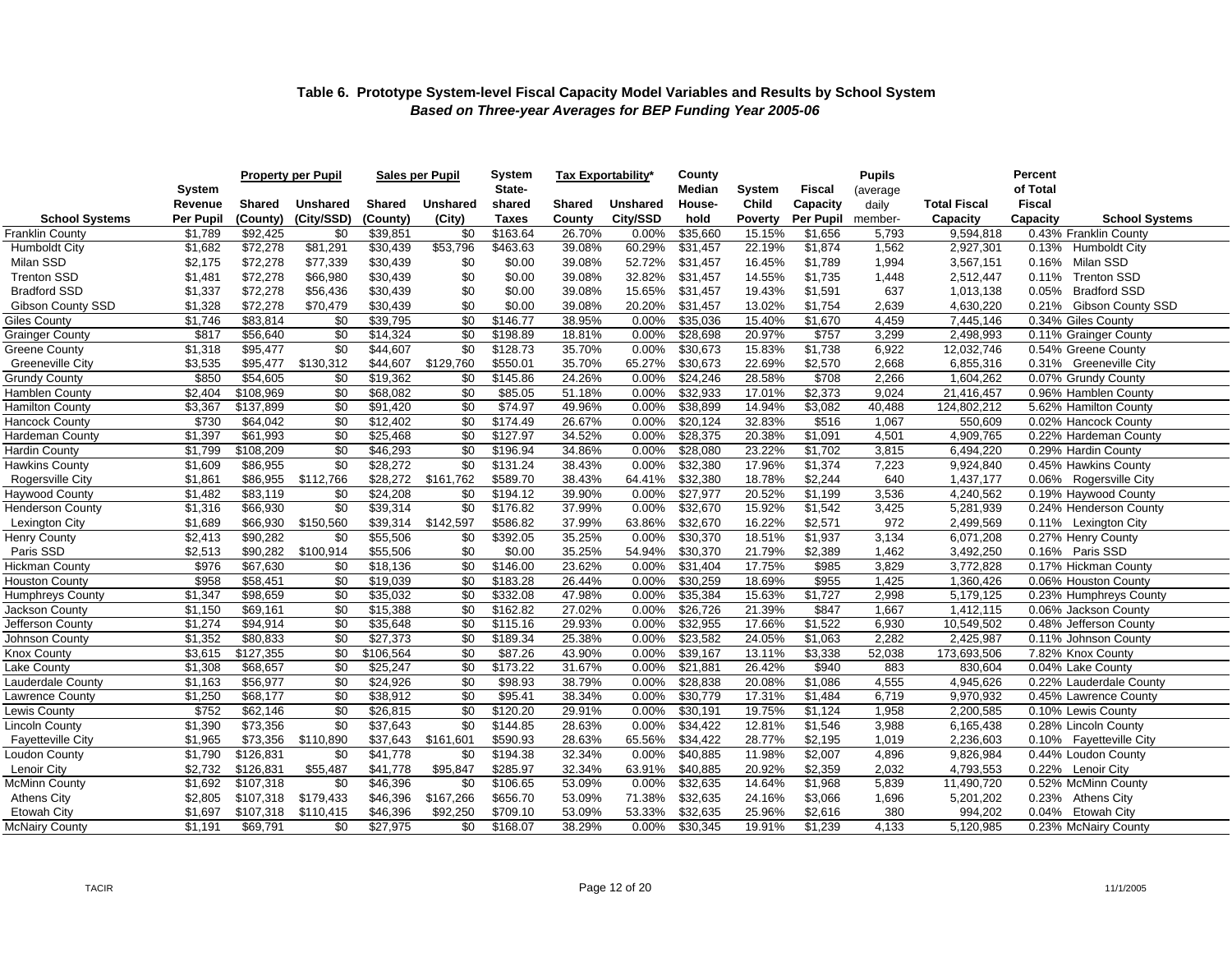|                          | System    |           | <b>Property per Pupil</b> |           | <b>Sales per Pupil</b> | <b>System</b><br>State- | Tax Exportability* |                 | County<br>Median | <b>System</b>  | <b>Fiscal</b> | <b>Pupils</b><br>(average |                     | Percent<br>of Total               |
|--------------------------|-----------|-----------|---------------------------|-----------|------------------------|-------------------------|--------------------|-----------------|------------------|----------------|---------------|---------------------------|---------------------|-----------------------------------|
|                          | Revenue   | Shared    | <b>Unshared</b>           | Shared    | <b>Unshared</b>        | shared                  | <b>Shared</b>      | <b>Unshared</b> | House-           | Child          | Capacity      | daily                     | <b>Total Fiscal</b> | <b>Fiscal</b>                     |
| <b>School Systems</b>    | Per Pupil | (County)  | (City/SSD)                | (County)  | (City)                 | <b>Taxes</b>            | County             | City/SSD        | hold             | <b>Poverty</b> | Per Pupil     | member-                   | Capacity            | Capacity<br><b>School Systems</b> |
| <b>Macon County</b>      | \$1,096   | \$60,403  | \$0                       | \$30,832  | \$0                    | \$145.23                | 34.44%             | 0.00%           | \$30,586         | 19.63%         | \$1,234       | 3,564                     | 4,398,920           | 0.20% Macon County                |
| Madison County           | \$3,174   | \$112,729 | \$0                       | \$94,894  | \$0                    | \$58.05                 | 50.74%             | 0.00%           | \$36,807         | 16.00%         | \$2,994       | 13,593                    | 40,698,909          | 1.83% Madison County              |
| <b>Marion County</b>     | \$1,495   | \$87,708  | \$0                       | \$45,503  | \$0                    | \$199.91                | 33.58%             | 0.00%           | \$32,145         | 17.44%         | \$1,717       | 4,118                     | 7,070,323           | 0.32% Marion County               |
| Richard City SSD         | \$1,541   | \$87,708  | \$25,433                  | \$45,503  | \$0                    | \$0.00                  | 33.58%             | 44.13%          | \$32,145         | 17.76%         | \$1,866       | 338                       | 629,971             | 0.03% Richard City SSD            |
| <b>Marshall County</b>   | \$2,079   | \$88,544  | \$0                       | \$35,817  | \$0                    | \$120.23                | 45.75%             | 0.00%           | \$39,139         | 11.92%         | \$1,747       | 4,809                     | 8,403,032           | 0.38% Marshall County             |
| <b>Maury County</b>      | \$2,120   | \$92,814  | \$0                       | \$54,279  | \$0                    | \$72.71                 | 36.74%             | 0.00%           | \$41,236         | 12.72%         | \$2,100       | 11,157                    | 23,430,236          | 1.05% Maury County                |
| <b>Meigs County</b>      | \$912     | \$74,874  | \$0                       | \$17,710  | \$0                    | \$263.84                | 21.84%             | 0.00%           | \$29,708         | 22.28%         | \$935         | 1,842                     | 1,722,245           | 0.08% Meigs County                |
| Monroe County            | \$1,527   | \$88,002  | \$0                       | \$40,538  | \$0                    | \$223.50                | 38.90%             | 0.00%           | \$30,737         | 18.87%         | \$1,613       | 5,106                     | 8,236,741           | 0.37% Monroe County               |
| <b>Sweetwater City</b>   | \$1,469   | \$88,002  | \$59,706                  | \$40,538  | \$62,958               | \$293.95                | 38.90%             | 58.04%          | \$30,737         | 32.43%         | \$1,874       | 1,440                     | 2,698,954           | 0.12% Sweetwater City             |
| <b>Montgomery County</b> | \$1,834   | \$67,884  | \$0                       | \$49,158  | \$0                    | \$44.58                 | 42.23%             | 0.00%           | \$39,586         | 13.39%         | \$1,874       | 24,625                    | 46,148,843          | 2.08% Montgomery County           |
| <b>Moore County</b>      | \$1,884   | \$122,028 | \$0                       | \$14,247  | \$0                    | \$236.96                | 42.33%             | 0.00%           | \$37,728         | 13.24%         | \$1,430       | 946                       | 1,352,835           | 0.06% Moore County                |
| Morgan County            | \$812     | \$51,534  | \$0                       | \$11,063  | \$0                    | \$131.68                | 25.80%             | 0.00%           | \$28,674         | 19.73%         | \$712         | 3,241                     | 2,308,511           | 0.10% Morgan County               |
| <b>Obion County</b>      | \$1,996   | \$78,603  | \$0                       | \$48,575  | \$0                    | \$131.49                | 40.01%             | 0.00%           | \$33,967         | 13.23%         | \$1,844       | 4,008                     | 7,390,874           | 0.33% Obion County                |
| <b>Union City</b>        | \$3,002   | \$78,603  | \$112,182                 | \$48,575  | \$152,208              | \$645.16                | 40.01%             | 57.02%          | \$33.967         | 22.63%         | \$2,580       | 1,390                     | 3,584,906           | 0.16% Union City                  |
| Overton County           | \$1,004   | \$66,965  | \$0                       | \$27,312  | \$0                    | \$126.92                | 29.82%             | 0.00%           | \$27.783         | 20.88%         | \$1.110       | 3,230                     | 3,585,456           | 0.16% Overton County              |
| Perry County             | \$1,238   | \$93,584  | \$0                       | \$23,364  | \$0                    | \$410.54                | 35.23%             | 0.00%           | \$28,571         | 18.69%         | \$1,275       | 1,142                     | 1,455,845           | 0.07% Perry County                |
| <b>Pickett County</b>    | \$1,214   | \$94,215  | \$0                       | \$30,680  | \$0                    | \$219.76                | 21.27%             | 0.00%           | \$24,819         | 23.42%         | \$1,200       | 704                       | 845,148             | 0.04% Pickett County              |
| Polk County              | \$1,270   | \$81,317  | \$0                       | \$20,580  | \$0                    | \$251.93                | 26.15%             | 0.00%           | \$30,268         | 19.09%         | \$1,098       | 2,469                     | 2,711,926           | 0.12% Polk County                 |
| Putnam County            | \$2,038   | \$98,372  | \$0                       | \$77,186  | \$0                    | \$76.21                 | 43.51%             | 0.00%           | \$31,675         | 16.30%         | \$2,457       | 9,649                     | 23,708,810          | 1.07% Putnam County               |
| Rhea County              | \$1,306   | \$80,380  | \$0                       | \$33,388  | \$0                    | \$206.04                | 35.53%             | 0.00%           | \$31,150         | 18.31%         | \$1,423       | 3,812                     | 5,423,621           | 0.24% Rhea County                 |
| Dayton City              | \$1,531   | \$80,380  | \$148,739                 | \$33,388  | \$141,632              | \$638.89                | 35.53%             | 67.56%          | \$31,150         | 21.69%         | \$2,408       | 731                       | 1,761,033           | 0.08% Dayton City                 |
| Roane County             | \$1,912   | \$98,381  | \$0                       | \$48,866  | \$0                    | \$152.04                | 28.74%             | 0.00%           | \$34,276         | 16.40%         | \$1,842       | 7,273                     | 13,396,175          | 0.60% Roane County                |
| Robertson County         | \$1,762   | \$86,962  | \$0                       | \$36,949  | \$0                    | \$62.73                 | 29.52%             | 0.00%           | \$43,713         | 10.92%         | \$1,734       | 9,670                     | 16,768,786          | 0.76% Robertson County            |
| <b>Rutherford County</b> | \$2,350   | \$92,853  | \$0                       | \$56,928  | $\overline{30}$        | \$57.93                 | 42.33%             | $0.00\%$        | \$47,423         | 7.69%          | \$2,334       | 28,086                    | 65,561,013          | 2.95% Rutherford County           |
| Murfreesboro City        | \$2,881   | \$92,853  | \$230,665                 | \$56,928  | \$231,210              | \$977.95                | 42.33%             | 53.27%          | \$47,423         | 15.43%         | \$3,804       | 5,855                     | 22,272,849          | 1.00% Murfreesboro City           |
| <b>Scott County</b>      | \$1,131   | \$56,698  | \$0                       | \$32,102  | \$0                    | \$192.19                | 39.36%             | 0.00%           | \$24.558         | 25.26%         | \$1,122       | 2,602                     | 2,918,472           | 0.13% Scott County                |
| Oneida SSD               | \$1,403   | \$56,698  | \$38,856                  | \$32,102  | \$0                    | \$0.00                  | 39.36%             | 68.46%          | \$24,558         | 25.71%         | \$1,372       | 1,259                     | 1,727,033           | 0.08% Oneida SSD                  |
| Sequatchie County        | \$1,740   | \$78,499  | \$0                       | \$28,356  | \$0                    | \$144.41                | 26.70%             | $0.00\%$        | \$31,157         | 20.48%         | \$1,220       | 1,900                     | 2,318,304           | 0.10% Sequatchie County           |
| Sevier County            | \$3,228   | \$175,479 | \$0                       | \$150,885 | \$0                    | \$100.51                | 44.00%             | 0.00%           | \$34,613         | 17.27%         | \$4,352       | 12,776                    | 55,599,371          | 2.50% Sevier County               |
| <b>Shelby County</b>     | \$2,806   | \$94,710  | \$0                       | \$59,726  | \$0                    | \$207.20                | 48.65%             | 0.00%           | \$40,279         | 4.40%          | \$2,415       | 45,644                    | 110,212,980         | 4.96% Shelby County               |
| Memphis SSD City         | \$3,394   | \$94,710  | \$85,859                  | \$59,726  | \$62,374               | \$509.81                | 48.65%             | 59.82%          | \$40,279         | 22.72%         | \$2,775       | 116.668                   | 323,788,961         | 14.58% Memphis SSD City           |
| Smith County             | \$1,093   | \$79,272  | \$0                       | \$29,163  | \$0                    | \$151.75                | 34.06%             | 0.00%           | \$36,191         | 14.22%         | \$1,437       | 3,138                     | 4,507,834           | 0.20% Smith County                |
| <b>Stewart County</b>    | \$1,287   | \$70,907  | \$0                       | \$19,799  | \$0                    | \$735.85                | 21.81%             | 0.00%           | \$33.022         | 16.10%         | \$1,169       | 2,089                     | 2,442,999           | 0.11% Stewart County              |
| <b>Sullivan County</b>   | \$2,894   | \$112,294 | \$0                       | \$67,508  | \$0                    | \$133.87                | 48.01%             | 0.00%           | \$34,522         | 11.56%         | \$2,464       | 12,646                    | 31,164,974          | 1.40% Sullivan County             |
| <b>Bristol City</b>      | \$3,743   | \$112,294 | \$117,461                 | \$67,508  | \$88,623               | \$594.23                | 48.01%             | 56.17%          | \$34,522         | 15.99%         | \$3,219       | 3,607                     | 11,609,042          | 0.52% Bristol City                |
| Kingsport City           | \$4,692   | \$110,346 | \$176,090                 | \$64,490  | \$161,054              | \$641.28                | 47.27%             | 65.35%          | \$34,357         | 22.16%         | \$3,432       | 6,388                     | 21,926,247          | 0.99% Kingsport City              |
| <b>Sumner County</b>     | \$1,873   | \$98,425  | \$0                       | \$35,012  | \$0                    | \$53.43                 | 31.37%             | 0.00%           | \$46,072         | 9.98%          | \$1,801       | 23,383                    | 42,124,541          | 1.90% Sumner County               |
| <b>Tipton County</b>     | \$921     | \$54,236  | \$0                       | \$18,664  | \$0                    | \$52.94                 | 26.89%             | 0.00%           | \$40,928         | 13.53%         | \$1,119       | 11,021                    | 12,326,971          | 0.56% Tipton County               |
| <b>Trousdale County</b>  | \$949     | \$64,633  | \$0                       | \$20,065  | \$0                    | \$291.69                | 30.99%             | 0.00%           | \$32,268         | 15.11%         | \$1,126       | 1,272                     | 1,432,197           | 0.06% Trousdale County            |
| Unicoi County            | \$1,262   | \$82,687  | \$0                       | \$26,658  | \$0                    | \$100.40                | 33.22%             | 0.00%           | \$30,682         | 16.28%         | \$1,288       | 2,506                     | 3,226,928           | 0.15% Unicoi County               |
| <b>Union County</b>      | \$845     | \$58,561  | \$0                       | \$14,252  | \$0                    | \$226.65                | 20.31%             | 0.00%           | \$28,189         | 22.95%         | \$744         | 3,063                     | 2,278,696           | 0.10% Union County                |
| Van Buren County         | \$1,295   | \$85,180  | \$0                       | \$17,808  | \$0                    | \$277.46                | 12.13%             | $0.00\%$        | \$28,676         | 19.84%         | \$953         | 777                       | 740,546             | 0.03% Van Buren County            |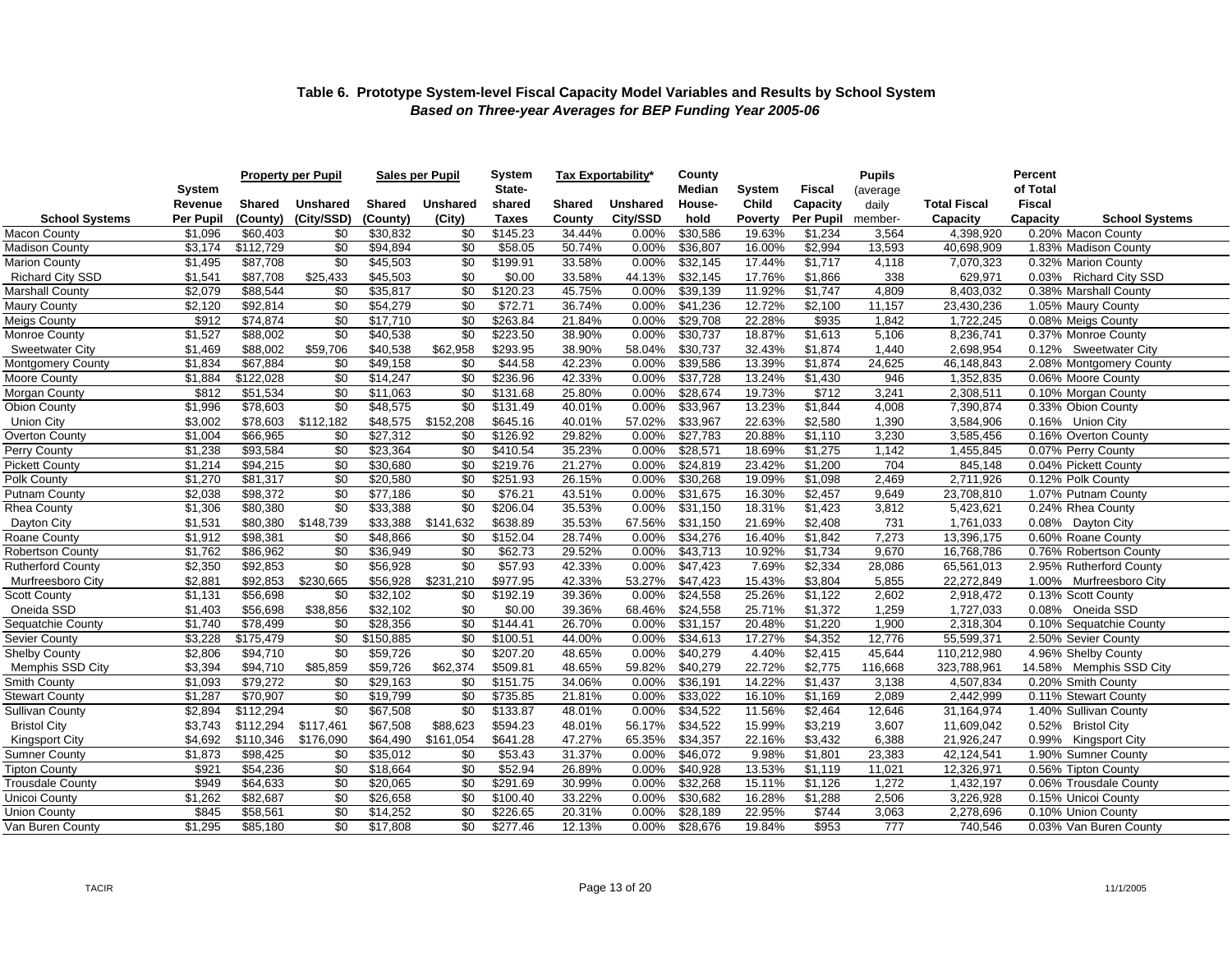|                       | System           |               | <b>Property per Pupil</b> | <b>Sales per Pupil</b> |           | System<br>State- | Tax Exportability* |                 | County<br>Median | System         | Fiscal           | <b>Pupils</b><br>(average |                     | Percent<br>of Total |                         |
|-----------------------|------------------|---------------|---------------------------|------------------------|-----------|------------------|--------------------|-----------------|------------------|----------------|------------------|---------------------------|---------------------|---------------------|-------------------------|
|                       | Revenue          | <b>Shared</b> | Unshared                  | <b>Shared</b>          | Unshared  | shared           | Shared             | <b>Unshared</b> | House-           | Child          | Capacity         | dailv                     | <b>Total Fiscal</b> | Fiscal              |                         |
| <b>School Systems</b> | <b>Per Pupil</b> | (County)      | (City/SSD)                | (County)               | (City)    | Taxes            | County             | City/SSD        | hold             | <b>Poverty</b> | <b>Per Pupil</b> | member-                   | Capacity            | Capacity            | <b>School Systems</b>   |
| Warren County         | \$1,809          | \$81,703      | \$0                       | \$46,215               | \$0       | \$114.88         | 39.75%             | 0.00%           | \$31,295         | 19.36%         | \$1,686          | 6,102                     | 10,285,986          | 0.46% Warren County |                         |
| Washington County     | \$2,162          | \$113,096     | \$0                       | \$83,081               | \$0       | \$117.31         | 40.75%             | $0.00\%$        | \$33,528         | 15.31%         | \$2,676          | 8,639                     | 23,116,116          |                     | 1.04% Washington County |
| Johnson City          | \$3,794          | \$113.096     | \$163,030                 | \$83.081               | \$172.438 | \$700.70         | 40.75%             | 54.47%          | \$33.528         | 15.17%         | \$3,816          | 6,819                     | 26.024.699          | 1.17% Johnson City  |                         |
| Wayne County          | \$897            | \$59,208      | \$0                       | \$20,296               | \$0       | \$226.46         | 29.60%             | 0.00%           | \$26,306         | 20.80%         | \$928            | 2,610                     | 2,423,561           | 0.11% Wayne County  |                         |
| Weakley County        | \$1,254          | \$76,586      | \$0                       | \$34,786               | \$0       | \$118.96         | 37.40%             | $0.00\%$        | \$30,711         | 16.31%         | \$1,451          | 4,858                     | 7,049,886           |                     | 0.32% Weakley County    |
| White County          | \$1,052          | \$68,546      | \$0                       | \$31,327               | \$0       | \$121.98         | 31.50%             | $0.00\%$        | \$29,271         | 18.15%         | \$1,265          | 3,870                     | 4,897,567           | 0.22% White County  |                         |
| Williamson County     | \$3,373          | \$166.907     | \$0                       | \$82,925               | \$0       | \$96.16          | 35.75%             | $0.00\%$        | \$73.380         | 3.49%          | \$3,577          | 21,026                    | 75,220,722          |                     | 3.39% Williamson County |
| Franklin SSD          | \$5,642          | \$166.907     | \$280,371                 | \$82,925               | \$0       | \$0.00           | 35.75%             | 62.39%          | \$73.380         | 9.00%          | \$4,916          | 3,760                     | 18,486,144          | 0.83% Franklin SSD  |                         |
| Wilson County         | \$1,923          | \$114.915     | \$0                       | \$47.556               | \$0       | \$98.62          | 32.73%             | $0.00\%$        | \$50,543         | 6.39%          | \$2,258          | 12,140                    | 27.416.258          | 1.23% Wilson County |                         |
| Lebanon SSD           | \$2,530          | \$114.915     | \$188.299                 | \$47.556               | \$0       | \$0.00           | 32.73%             | 57.05%          | \$50.543         | 19.86%         | \$3,038          | 2,955                     | 8.977.953           | 0.40% Lebanon SSD   |                         |
| Statewide             | \$2,586          | \$105.363     | \$106.124                 | \$62,703               | \$89,333  | \$245.39         | 43.04%             | 41.52%          | \$36,506         | 15.79%         | \$2,454          | 905,211                   | \$2,221,013,014     | 100.00% Statewide   |                         |
| System Average        | \$1,864          | \$86,017      | \$34,926                  | \$41,253               | \$26,573  | \$234.18         | 35.21%             | 16.68%          | \$33,508         | 18.17%         | \$1,864          |                           |                     |                     | <b>System Average</b>   |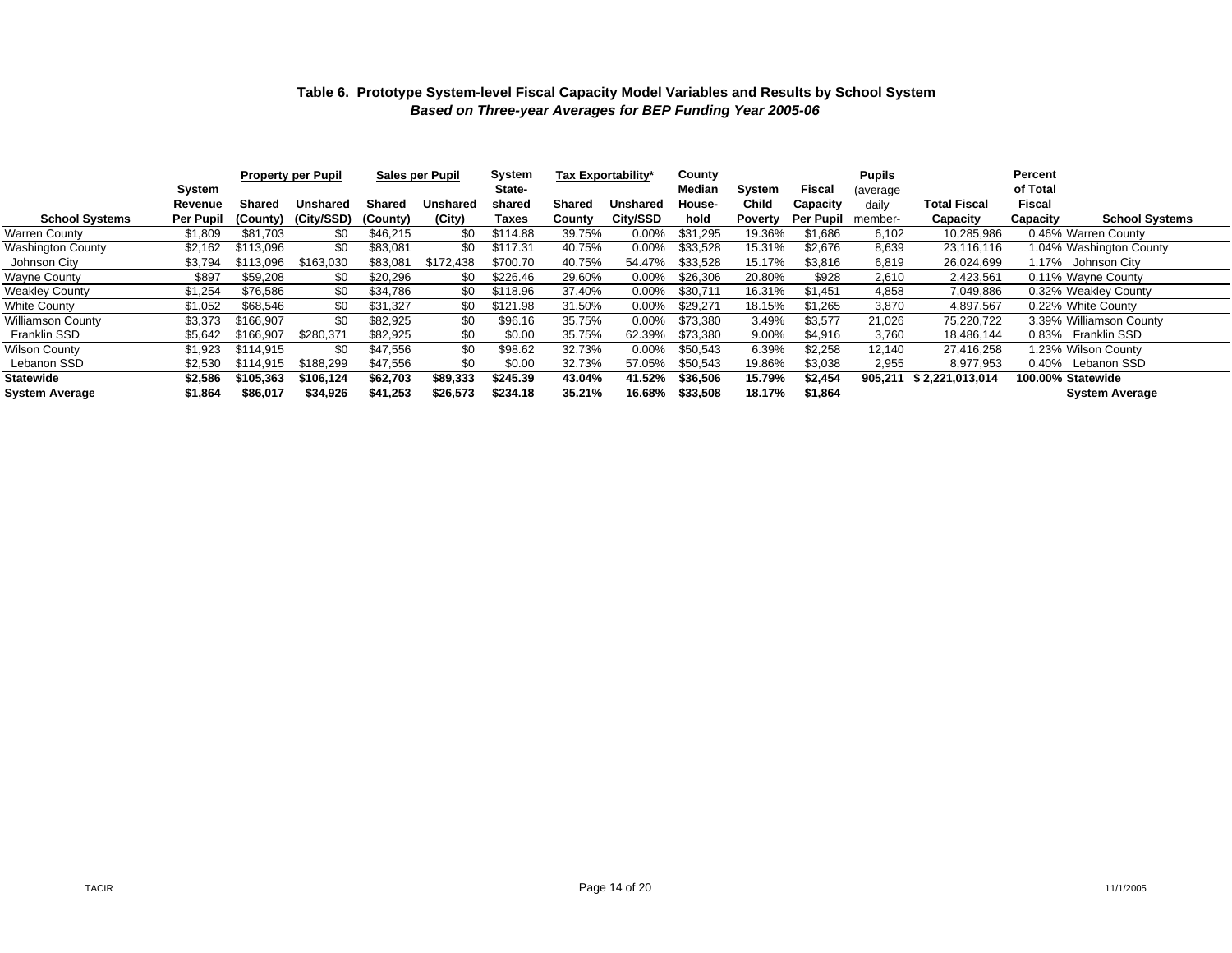## **Table 7. One-year Change in State Funding with Prototype Model** *2004-05 and 2005-06 School Years*

|                          | 2004-05              |              | 2005-06 BEP State Funding |                  |                            |
|--------------------------|----------------------|--------------|---------------------------|------------------|----------------------------|
| <b>System Name</b>       | <b>State Funding</b> | w/Prototype  | <b>Increases</b>          | <b>Decreases</b> | <b>System Name</b>         |
| <b>Anderson County</b>   | \$22,233,000         | \$25,081,000 | \$2,848,000               |                  | <b>Anderson County</b>     |
| <b>Clinton City</b>      | 3,024,000            | 2,371,000    |                           | (653,000)        | <b>Clinton City</b>        |
| Oak Ridge City           | 13,781,000           | 12,329,000   |                           | (1,452,000)      | Oak Ridge City             |
| <b>Bedford County</b>    | 23,181,000           | 25,432,000   | 2,251,000                 |                  | <b>Bedford County</b>      |
| <b>Benton County</b>     | 8,699,000            | 9,559,000    | 860,000                   |                  | <b>Benton County</b>       |
| <b>Bledsoe County</b>    | 8,227,000            | 8,731,000    | 504,000                   |                  | <b>Bledsoe County</b>      |
| <b>Blount County</b>     | 33,372,000           | 36,260,000   | 2,888,000                 |                  | <b>Blount County</b>       |
| Alcoa City               | 3,794,000            | 2,449,000    |                           | (1,345,000)      | Alcoa City                 |
| Maryville City           | 13,353,000           | 11,254,000   |                           | (2,099,000)      | <b>Maryville City</b>      |
| <b>Bradley County</b>    | 26,795,000           | 29,469,000   | 2,674,000                 |                  | <b>Bradley County</b>      |
| <b>Cleveland City</b>    | 12,707,000           | 10,960,000   |                           | (1,747,000)      | <b>Cleveland City</b>      |
| <b>Campbell County</b>   | 22,436,000           | 23,704,000   | 1,268,000                 |                  | <b>Campbell County</b>     |
| <b>Cannon County</b>     | 8,512,000            | 9,003,000    | 491,000                   |                  | Cannon County              |
| <b>Carroll County</b>    | 1,492,000            | 2,001,000    | 509,000                   |                  | <b>Carroll County</b>      |
| H Rock-Bruceton SSD      | 2,658,000            | 2,749,000    | 91,000                    |                  | H Rock-Bruceton SSD        |
| Huntingdon SSD           | 4,528,000            | 4,365,000    |                           | (163,000)        | Huntingdon SSD             |
| McKenzie SSD             | 4,575,000            | 4,664,000    | 89,000                    |                  | McKenzie SSD               |
| South Carroll Co SSD     | 1,551,000            | 1,568,000    | 17,000                    |                  | South Carroll Co SSD       |
| West Carroll Co SSD      | 3,861,000            | 3,918,000    | 57,000                    |                  | West Carroll Co SSD        |
| <b>Carter County</b>     | 22,335,000           | 24,705,000   | 2,370,000                 |                  | <b>Carter County</b>       |
| Elizabethton City        | 7,307,000            | 6,620,000    |                           | (687,000)        | Elizabethton City          |
| Cheatham County          | 24,900,000           | 25,507,000   | 607,000                   |                  | Cheatham County            |
| <b>Chester County</b>    | 9,299,000            | 9,605,000    | 306,000                   |                  | <b>Chester County</b>      |
| <b>Claiborne County</b>  | 18,239,000           | 20,221,000   | 1,982,000                 |                  | <b>Claiborne County</b>    |
| <b>Clay County</b>       | 4,994,000            | 5,304,000    | 310,000                   |                  | <b>Clay County</b>         |
| <b>Cocke County</b>      | 16,909,000           | 18,619,000   | 1,710,000                 |                  | <b>Cocke County</b>        |
| <b>Newport City</b>      | 2,395,000            | 1,863,000    |                           | (532,000)        | <b>Newport City</b>        |
| <b>Coffee County</b>     | 12,554,000           | 13,879,000   | 1,325,000                 |                  | <b>Coffee County</b>       |
| <b>Manchester City</b>   | 3,827,000            | 3,543,000    |                           | (284,000)        | Manchester City            |
| <b>Tullahoma City</b>    | 10,509,000           | 9,646,000    |                           | (863,000)        | Tullahoma City             |
| <b>Crockett County</b>   | 6,775,000            | 7,305,000    | 530,000                   |                  | <b>Crockett County</b>     |
| Alamo City               | 1,898,000            | 1,936,000    | 38,000                    |                  | Alamo City                 |
| <b>Bells City</b>        | 1,586,000            | 1,696,000    | 110,000                   |                  | <b>Bells City</b>          |
| <b>Cumberland County</b> | 22,420,000           | 22,370,000   |                           |                  | (50,000) Cumberland County |
| Davidson County          | 140,628,000          | 155,200,000  | 14,572,000                |                  | Davidson County            |
| <b>Decatur County</b>    | 5,628,000            | 6,081,000    | 453,000                   |                  | <b>Decatur County</b>      |
| DeKalb County            | 9,352,000            | 9,982,000    | 630,000                   |                  | DeKalb County              |
| <b>Dickson County</b>    | 25,905,000           | 26,055,000   | 150,000                   |                  | <b>Dickson County</b>      |
| <b>Dyer County</b>       | 10,741,000           | 12,071,000   | 1,330,000                 |                  | <b>Dyer County</b>         |
| <b>Dyersburg City</b>    | 10,707,000           | 9,955,000    |                           | (752,000)        | <b>Dyersburg City</b>      |
| <b>Fayette County</b>    | 12,432,000           | 12,850,000   | 418,000                   |                  | <b>Fayette County</b>      |
| <b>Fentress County</b>   | 8,809,000            | 9,859,000    | 1,050,000                 |                  | <b>Fentress County</b>     |
| <b>Franklin County</b>   | 20,748,000           | 21,524,000   | 776,000                   |                  | <b>Franklin County</b>     |
| <b>Humboldt City</b>     | 5,354,000            | 5,102,000    |                           | (252,000)        | <b>Humboldt City</b>       |
| Milan SSD                | 6,828,000            | 6,888,000    | 60,000                    |                  | Milan SSD                  |
| <b>Trenton SSD</b>       | 4,887,000            | 4,933,000    | 46,000                    |                  | <b>Trenton SSD</b>         |
| <b>Bradford SSD</b>      | 2,206,000            | 2,262,000    | 56,000                    |                  | <b>Bradford SSD</b>        |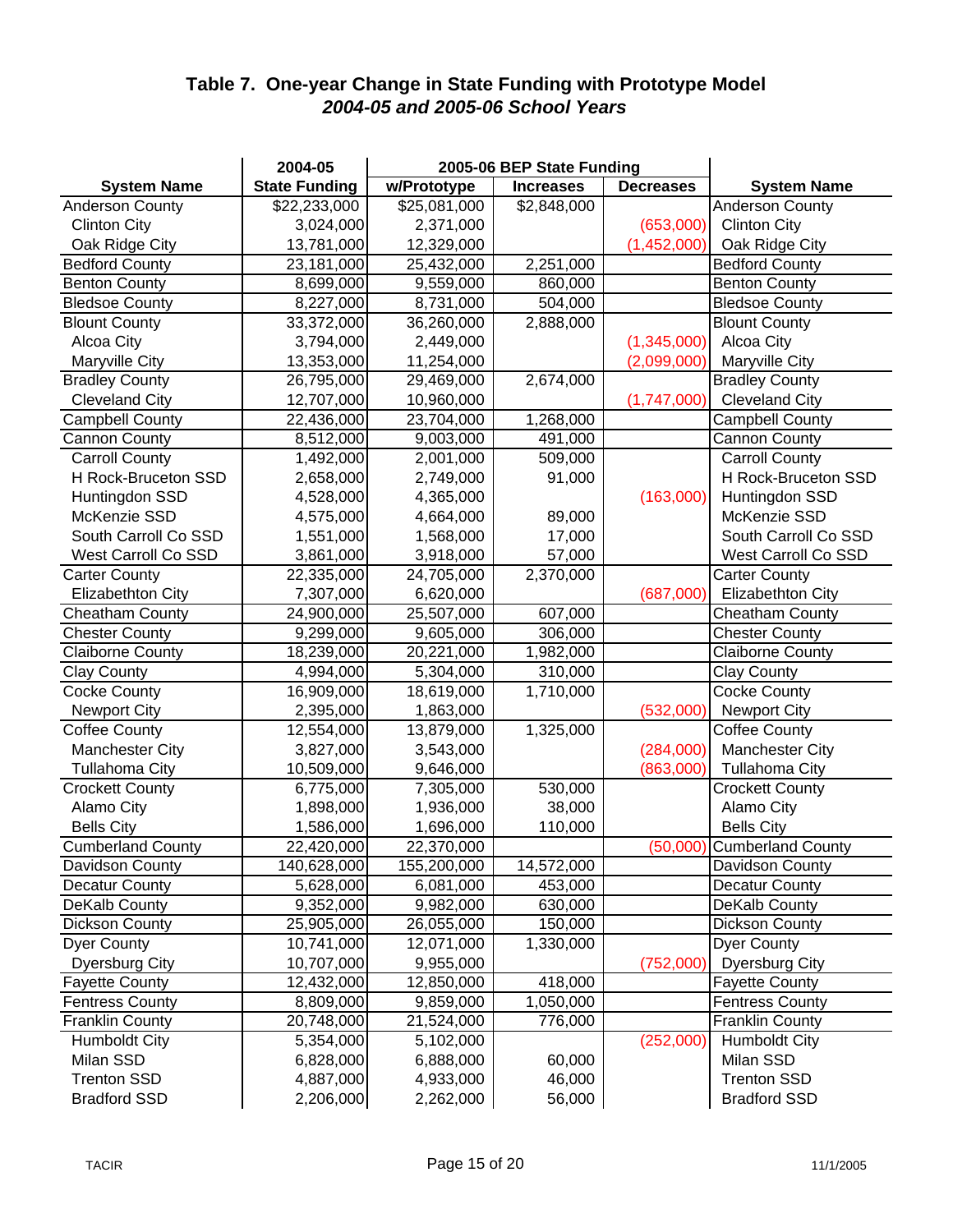## **Table 7. One-year Change in State Funding with Prototype Model** *2004-05 and 2005-06 School Years*

|                          | 2004-05              |             | 2005-06 BEP State Funding |                  |                          |
|--------------------------|----------------------|-------------|---------------------------|------------------|--------------------------|
| <b>System Name</b>       | <b>State Funding</b> | w/Prototype | <b>Increases</b>          | <b>Decreases</b> | <b>System Name</b>       |
| <b>Gibson County SSD</b> | 9,078,000            | 9,245,000   | 167,000                   |                  | <b>Gibson County SSD</b> |
| <b>Giles County</b>      | 13,755,000           | 15,986,000  | 2,231,000                 |                  | <b>Giles County</b>      |
| <b>Grainger County</b>   | 13,734,000           | 14,629,000  | 895,000                   |                  | <b>Grainger County</b>   |
| Greene County            | 23,037,000           | 25,377,000  | 2,340,000                 |                  | <b>Greene County</b>     |
| <b>Greeneville City</b>  | 9,081,000            | 8,209,000   |                           | (872,000)        | <b>Greeneville City</b>  |
| <b>Grundy County</b>     | 9,353,000            | 10,754,000  | 1,401,000                 |                  | <b>Grundy County</b>     |
| <b>Hamblen County</b>    | 25,229,000           | 28,197,000  | 2,968,000                 |                  | <b>Hamblen County</b>    |
| <b>Hamilton County</b>   | 83,241,000           | 95,054,000  | 11,813,000                |                  | <b>Hamilton County</b>   |
| <b>Hancock County</b>    | 4,819,000            | 5,070,000   | 251,000                   |                  | <b>Hancock County</b>    |
| Hardeman County          | 18,342,000           | 18,506,000  | 164,000                   |                  | Hardeman County          |
| <b>Hardin County</b>     | 12,299,000           | 13,258,000  | 959,000                   |                  | <b>Hardin County</b>     |
| <b>Hawkins County</b>    | 26,354,000           | 28,941,000  | 2,587,000                 |                  | <b>Hawkins County</b>    |
| Rogersville City         | 2,236,000            | 1,749,000   |                           | (487,000)        | Rogersville City         |
| Haywood County           | 13,247,000           | 14,014,000  | 767,000                   |                  | <b>Haywood County</b>    |
| <b>Henderson County</b>  | 11,717,000           | 12,954,000  | 1,237,000                 |                  | <b>Henderson County</b>  |
| Lexington City           | 3,576,000            | 2,935,000   |                           | (641,000)        | Lexington City           |
| <b>Henry County</b>      | 10,054,000           | 10,992,000  | 938,000                   |                  | <b>Henry County</b>      |
| Paris SSD                | 4,731,000            | 4,644,000   |                           | (87,000)         | Paris SSD                |
| <b>Hickman County</b>    | 15,623,000           | 16,285,000  | 662,000                   |                  | <b>Hickman County</b>    |
| <b>Houston County</b>    | 6,059,000            | 6,165,000   | 106,000                   |                  | <b>Houston County</b>    |
| <b>Humphreys County</b>  | 10,503,000           | 10,934,000  | 431,000                   |                  | <b>Humphreys County</b>  |
| Jackson County           | 6,759,000            | 7,219,000   | 460,000                   |                  | Jackson County           |
| Jefferson County         | 24,995,000           | 25,751,000  | 756,000                   |                  | Jefferson County         |
| Johnson County           | 9,758,000            | 10,008,000  | 250,000                   |                  | Johnson County           |
| <b>Knox County</b>       | 109,940,000          | 117,559,000 | 7,619,000                 |                  | <b>Knox County</b>       |
| Lake County              | 3,830,000            | 3,866,000   | 36,000                    |                  | Lake County              |
| Lauderdale County        | 17,809,000           | 18,341,000  | 532,000                   |                  | Lauderdale County        |
| Lawrence County          | 22,832,000           | 24,729,000  | 1,897,000                 |                  | Lawrence County          |
| Lewis County             | 7,584,000            | 7,531,000   |                           | (53,000)         | <b>Lewis County</b>      |
| <b>Lincoln County</b>    | 13,806,000           | 14,723,000  | 917,000                   |                  | <b>Lincoln County</b>    |
| <b>Fayetteville City</b> | 3,463,000            | 2,927,000   |                           | (536,000)        | <b>Fayetteville City</b> |
| Loudon County            | 15,458,000           | 15,894,000  | 436,000                   |                  | Loudon County            |
| Lenoir City              | 6,380,000            | 6,306,000   |                           | (74,000)         | Lenoir City              |
| McMinn County            | 18,199,000           | 18,600,000  | 401,000                   |                  | <b>McMinn County</b>     |
| <b>Athens City</b>       | 5,369,000            | 4,126,000   |                           | (1,243,000)      | <b>Athens City</b>       |
| <b>Etowah City</b>       | 1,341,000            | 1,243,000   |                           | (98,000)         | Etowah City              |
| <b>McNairy County</b>    | 14,766,000           | 16,492,000  | 1,726,000                 |                  | <b>McNairy County</b>    |
| <b>Macon County</b>      | 13,642,000           | 14,484,000  | 842,000                   |                  | <b>Macon County</b>      |
| <b>Madison County</b>    | 33,478,000           | 36,253,000  | 2,775,000                 |                  | <b>Madison County</b>    |
| <b>Marion County</b>     | 14,117,000           | 14,669,000  | 552,000                   |                  | <b>Marion County</b>     |
| <b>Richard City SSD</b>  | 1,200,000            | 1,141,000   |                           | (59,000)         | <b>Richard City SSD</b>  |
| <b>Marshall County</b>   | 15,089,000           | 16,515,000  | 1,426,000                 |                  | <b>Marshall County</b>   |
| <b>Maury County</b>      | 35,688,000           | 38,145,000  | 2,457,000                 |                  | <b>Maury County</b>      |
| <b>Meigs County</b>      | 7,890,000            | 7,868,000   |                           | (22,000)         | <b>Meigs County</b>      |
| Monroe County            | 18,666,000           | 19,359,000  | 693,000                   |                  | Monroe County            |
| <b>Sweetwater City</b>   | 5,182,000            | 4,661,000   |                           | (521,000)        | <b>Sweetwater City</b>   |
| <b>Montgomery County</b> | 76,527,000           | 86,640,000  | 10,113,000                |                  | <b>Montgomery County</b> |